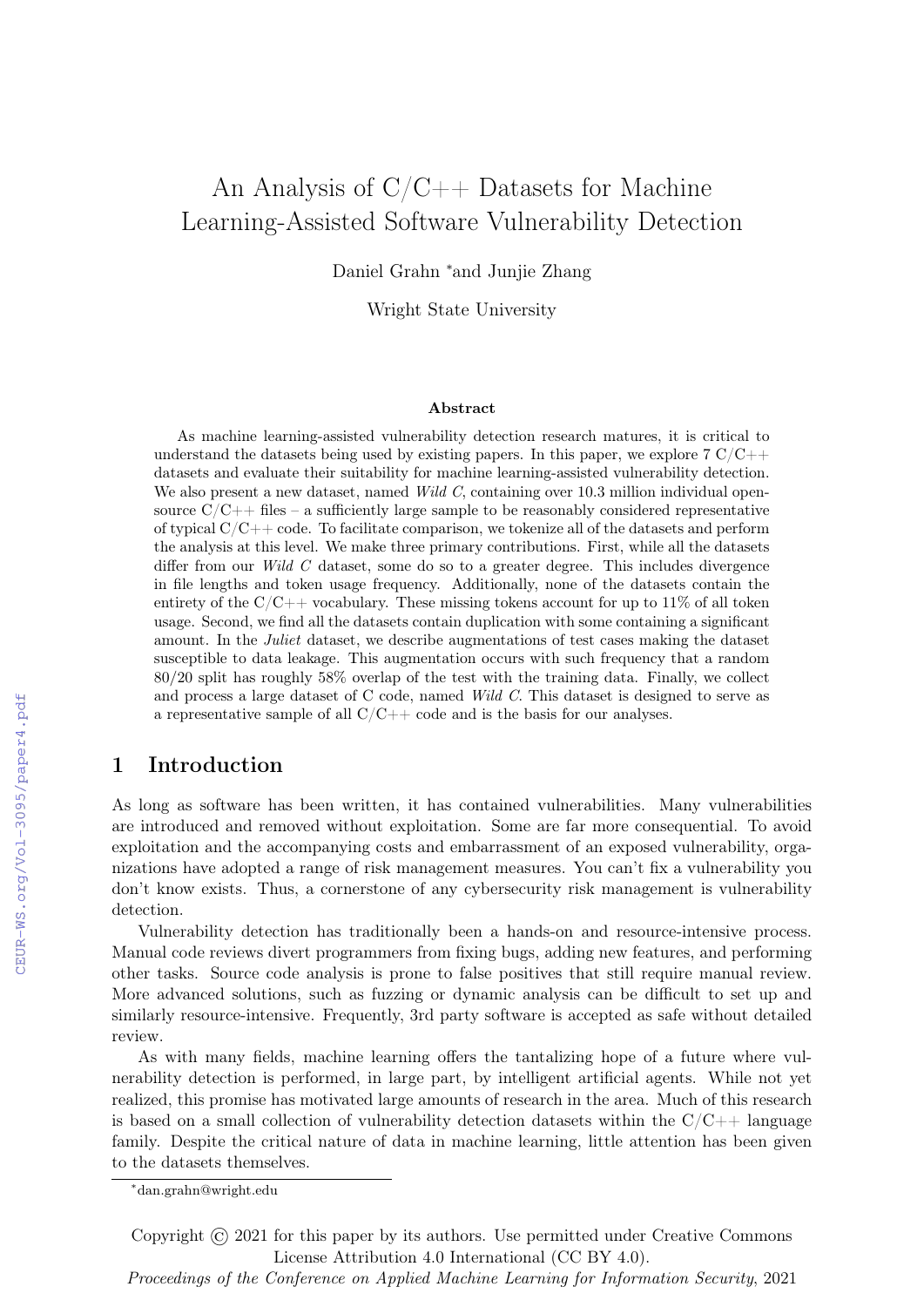| <b>Dataset</b>      | License     | <b>Granularity</b> | Compiles? | Cases           | $\#$ of Vulns | Ref    |
|---------------------|-------------|--------------------|-----------|-----------------|---------------|--------|
| Big-Vul             | <b>MIT</b>  | <b>Functions</b>   | X         | 348 Projects    | 3,754         | $[19]$ |
| Draper VDISC        | $CC-BY$ 4.0 | <b>Functions</b>   | Х         | 1.27M Functions | 87,804        | $[54]$ |
| <b>IntroClass</b>   | <b>BSD</b>  | Scripts            | ✓         | 6 Assignments   | 998           | $[33]$ |
| Juliet 1.3          | $CC0$ 1.0   | Scripts            | ✓         | 64,099 Cases    | 64,099        | [9]    |
| ManyBugs            | <b>BSD</b>  | Projects           | ✓         | 5.9M Lines      | 185           | $[33]$ |
| SVCP <sub>4</sub> C | GPLv3       | Files              | Х         | 2378 Files      | 9,983         |        |
| Taxonomy            | <b>MIT</b>  | Scripts            | ✓         | $1,164$ Cases   | 873           | $[29]$ |
| Wild $C/C++$        | $CC-BY$ 4.0 | <b>Files</b>       | X         | $12.1M$ Files   | Unknown       |        |

Table 1: Selected C/C++ Vulnerability Datasets

 $\checkmark$  – Yes.  $\checkmark$  – No.

Vulnerability detection datasets are quite different from other types of machine learning datasets because they require cybersecurity experts to provide labels. Thus, datasets cannot be easily crowd-sourced using tools such as Mechanical Turk and are far more expensive to produce. Many dataset producers have found ways to avoid this problem, but their methods run the risk of introducing biases into the data.

These biases may result in a model that fails to generalize. If the datasets portray a limited view of how  $C/C++$  code is written, they may not understand the full diversity of the language. For example, a natural-language model trained only on the collected works of Dr. Seuss would not be expected to perform well on Shakespeare, Twitter, or any other number of sources. It is these biases and any additional shortcomings that we seek to uncover.

In this paper, we explore 7 vulnerability datasets in the  $C/C++$  language family. These datasets were selected based on their usage and to provide a variety of perspectives on machine learning-assisted vulnerability detection. The datasets can be categorized along two dimensions. The first is granularity or the level at which the information is sampled: functions, files, scripts, and projects. Function-level datasets contain only the signatures and contents of functions. Filelevel contain the contents of a single file. Unless the file happens to be independent, they are typically not compilable. Scripts are single- or multi-file programs with a single purpose, such as demonstrating a vulnerability. Projects contain the entirety of an application derived from a publicly accessible repository. The second dimension is whether the contents are compilable. Functions and files are typically not compilable while scripts and projects are.

Our paper makes three contributions. First, we analyze the representivity of each of the datasets. We find that datasets drawn from existing code-bases are more representative than hand-crafted datasets. Second, we analyze the duplicativeness of the datasets. We find that all of them contain duplication with some containing a significant amount. Finally, we collect and process a large dataset of C code, named Wild C. This dataset is designed to serve as a representative sample of all  $C/C++$  code and is the basis for our analyses.

# 2 Datasets

#### 2.1 Big-Vul

Big-Vul, published in Fan et al. [\[19\]](#page-13-0), is available as a repository of scripts and CSV files [\[19\]](#page-13-0). The dataset was collected by crawling the Common Vulnerabilities and Exposures (CVE) database [\[46\]](#page-15-1) and linking the CVEs with open-source GitHub projects. Using commit information, the authors extracted code changes related to the CVE. The resulting CSV files contain extracted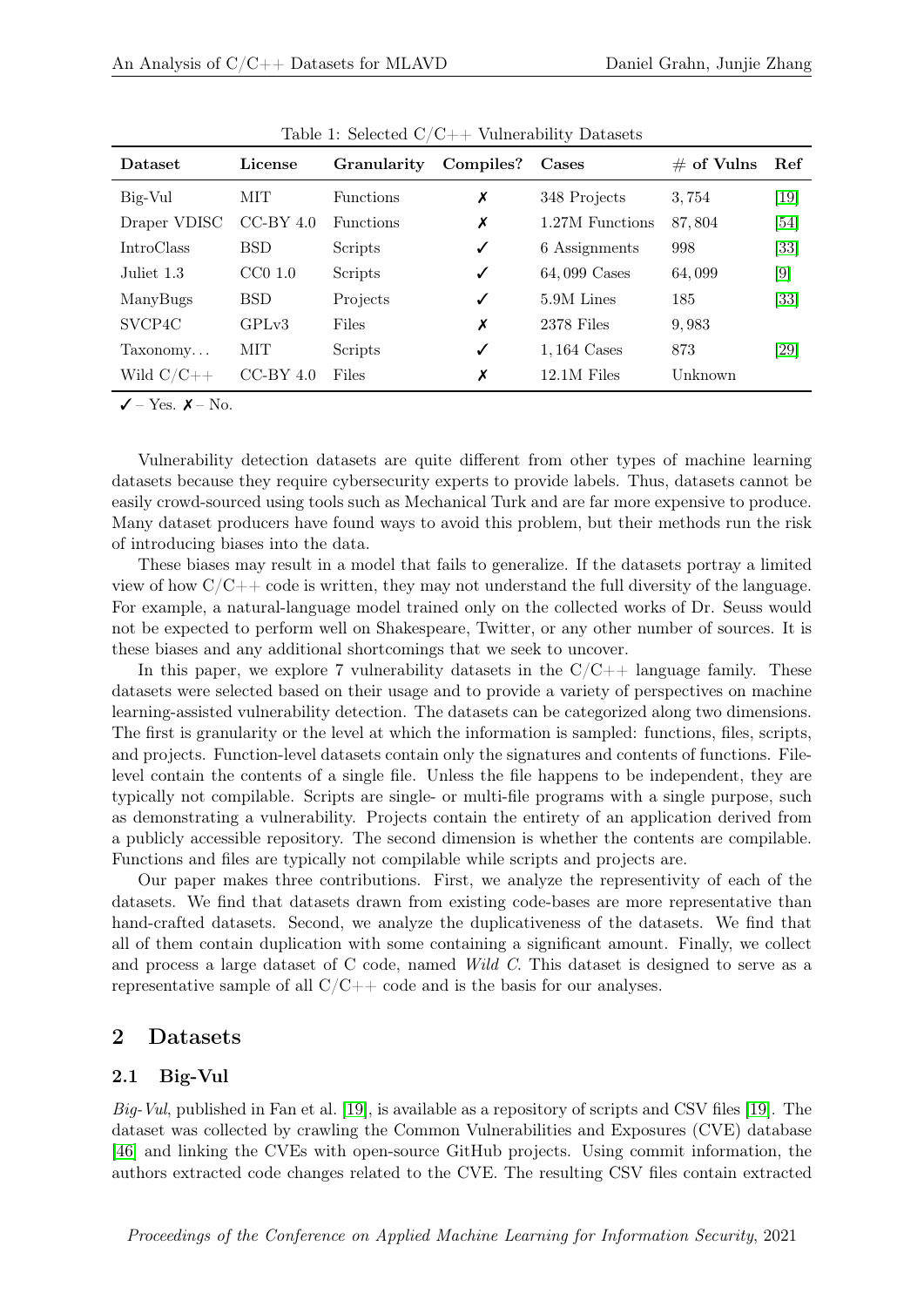| Dataset             | Used By                                                                                              |
|---------------------|------------------------------------------------------------------------------------------------------|
| Big-Vul             | [12, 40, 45]                                                                                         |
| Draper VDISC        | [7, 65, 69, 6, 63]                                                                                   |
| <b>IntroClass</b>   | $[76, 74, 48, 31, 3, 28, 32, 27, 60, 24]$                                                            |
| Juliet 1.3          | $[37, 35, 70, 17, 58, 14, 16, 22, 34, 1, 78, 2, 26, 72, 30, 61, 62, 56]$                             |
|                     | $\begin{bmatrix} 13, 41, 25, 47, 42, 20, 75, 36, 66, 4, 38, 73, 63, 5, 57, 15, 53, 67 \end{bmatrix}$ |
| ManyBugs            | $[43, 55, 68, 39, 74, 10, 44, 52, 49, 21, 71]$                                                       |
| SVCP <sub>4</sub> C | [51]                                                                                                 |
| Taxonomy            | [18, 11]                                                                                             |

Table 2: Work Referencing Each Dataset

#### <span id="page-2-0"></span>Table 3: Dataset Metrics

A comparison of the datasets to *Wild C. Hist. Dist.* contains the energy distance between distributions of file length for each dataset and *Wild C*. Lower values indicate closer distributions. % contains the percentage of tokens/bigrams which are missing by count. Use % contains the percentage of token/bigrams which are missing weighted by their usage in Wild C.

| Dataset             | Hist. Dist. |                | <b>Missing Tokens</b> |                     | <b>Missing Bigrams</b> |                         | Token % Diff |        | Bigram % Diff |        |         |
|---------------------|-------------|----------------|-----------------------|---------------------|------------------------|-------------------------|--------------|--------|---------------|--------|---------|
|                     |             | Count          | %                     | Use $\%$            | Count                  | %                       | Use $%$      | Median | Mean          | Median | Mean    |
| Big-Vul             | 0.958       | 8              | 6.1                   | 0.002               | 6,063                  | 74.0                    | 0.055        | 34.5   | 48.1          | 56.3   | 244.1   |
| Draper VDISC        | 0.878       | $\overline{2}$ | 1.5                   | 0.001               | 4,788                  | 58.4                    | 0.054        | 41.5   | 49.0          | 68.2   | 226.3   |
| <b>IntroClass</b>   | 1.115       | 92             | 70.8                  | 11.547              | 8.066                  | 98.4                    | 42.051       | 81.4   | 316.1         | 94.7   | 734.9   |
| Juliet              | 0.651       | 43             | 33.1                  | 0.317               | 7.637                  | 93.2                    | 4.651        | 82.9   | 612.2         | 92.8   | 1.341.1 |
| ManyBugs            | 0.219       | 11             | 8.5                   | 0.018               | 5,408                  | 66.0                    | 0.106        | 50.0   | 86.0          | 89.6   | 2,363.6 |
| SVCP <sub>4</sub> C | 0.459       | 23             | 17.7                  | 0.061               | 6,654                  | 81.2                    | 0.320        | 40.9   | 59.7          | 72.3   | 498.0   |
| Taxonomy            | 1.198       | 74             | 56.9                  | 4.954               | 7,989                  | 97.5                    | 19.326       | 93.9   | 432.8         | 92.4   | 635.6   |
|                     |             | 130            |                       | <b>Total Tokens</b> | 8.274                  | Total Bigrams in Wild C |              |        |               |        |         |

functions before and after the commit that fixed the vulnerability. The scripts are included for reproducibility of this process, but we were unable to get them to execute properly. Thankfully, a 10GB CSV containing all of the processed data is available for download.

## 2.2 SonarCloud Vulnerable Code Prospector for C (SVCP4C)

Raducu et al. [\[51\]](#page-15-13) take a different approach to collecting vulnerable code. Instead of relying on the existing datasets provided by the NIST or CVE database, it draws from open-source projects whose code is processed using the SonarCloud vulnerability scanner [\[59\]](#page-15-14). This is performed directly through the SonarCloud API which allows public access to scrape-friendly vulnerability data. SVCP4C is technically a tool for collecting data. However, the authors do provide a dataset in the paper. This is the data that we review. All files in the dataset contain vulnerabilities and comments detailing the vulnerable lines.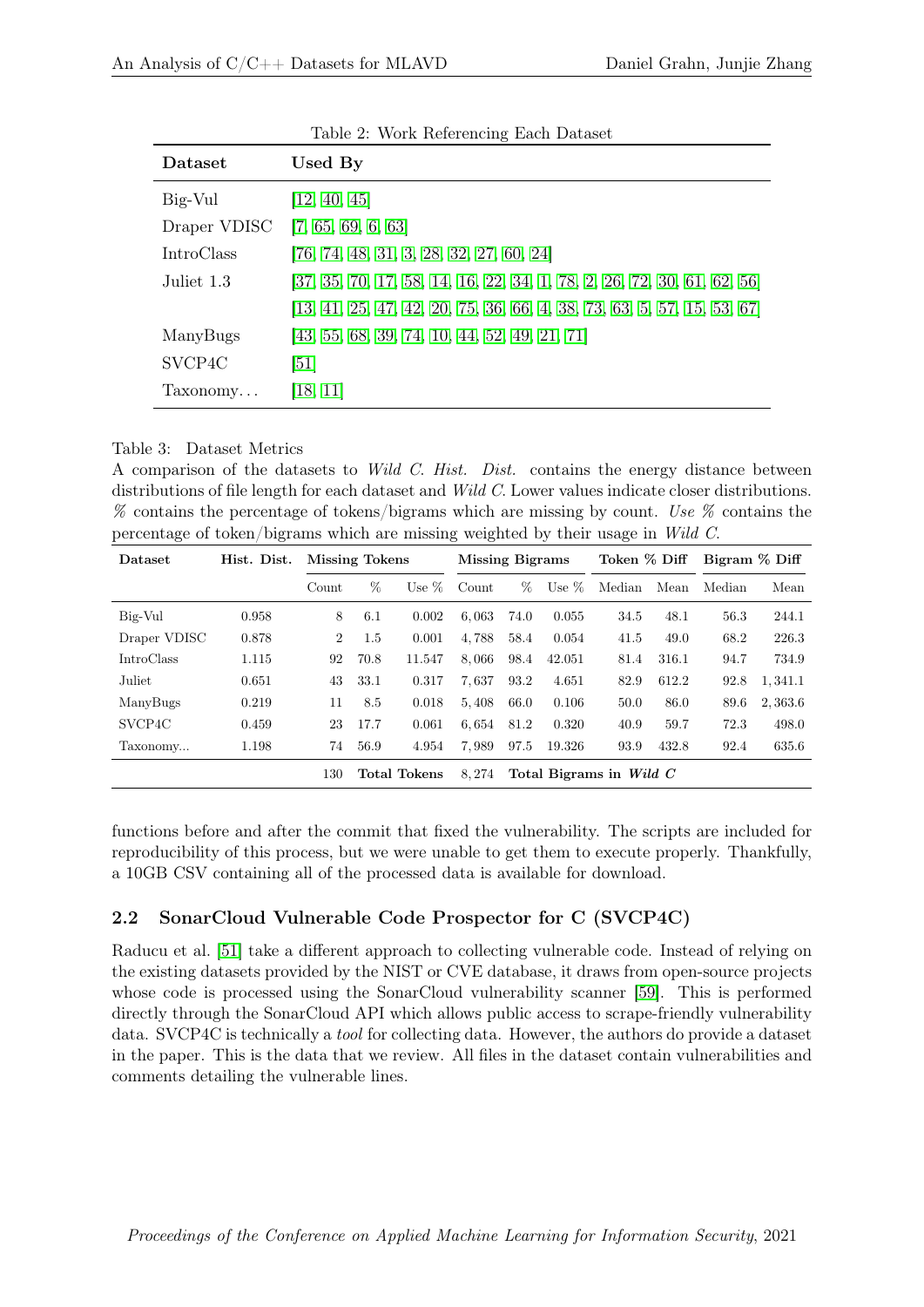## 2.3 Juliet 1.3

Juliet is the largest hand-created<sup>[1](#page-3-0)</sup>  $C/C++$  vulnerability dataset with entire programs [\[9\]](#page-12-0). The dataset is available in  $C/C++$ ,  $C\#$ , and Java variants. Each has a large number of test cases, but  $C/C++$  is the largest with 64,099. The test cases are divided by CWE, although some cases contain multiple CWEs. Each test case can be compiled into a separate program or combined into a monolithic binary. Compilation options allow the test cases to be compiled into safe or vulnerable versions with minimal code changes. Some test cases are only compilable on Windows machines, but the majority are cross-platform.

In a brief survey, we found at least 23 papers that used the Juliet dataset directly. Additionally, Juliet is a major component of the National Institute of Standards and Technology (NIST) Software Assurance Reference Dataset (SARD) [\[8\]](#page-12-14). When large datasets are drawn from the SARD, they are likely relying upon *Juliet* in some way. Because of this prevalence, *Juliet* deserves an extra level of scrutiny.

## 2.4 ManyBugs & IntroClass

ManyBugs and IntroClass are a pair of datasets presented by Le Goues et al. [\[33\]](#page-14-0). These datasets are designed to be a benchmark for automated repair methods. ManyBugs contains 185 defects across 9 open-source programs. These defects were collected from version control. In total, it has 5.9 million lines of code and 10,000+ test cases. *IntroClass* consists of 998 defects from student submissions of six programming assignments. It includes input/output test cases for each programming assignment.

# 2.5 A Taxonomy of Buffer Overflows

A Taxonomy of Buffer Overflows is unique because it attempts to create a structured taxonomy of buffer overflows based on 22 attributes. The result is 291 different buffer overflows. For each type, three flawed examples (overflow just outside, somewhat outside, and far outside) and a non-vulnerable version are included. This results in a total of 873 vulnerabilities. Due to the diversity of vulnerabilities in this dataset, it provides a distinctive opportunity for testing a vulnerability detection method against a full range of possibilities. Taxonomy is included as part of the NIST SARD.

## 2.6 Draper Vulnerability Detection in Source Code (VDISC)

The Draper VDISC dataset was produced as part of the Defense Advanced Research Projects Agency's (DARPA) Mining and Understanding Software Enclaves (MUSE) project [\[54\]](#page-15-0). To build the dataset the authors collected code from the Debian Linux distribution and public Git repositories from GitHub. They split the code into functions and using a custom minimal lexer then removed duplicate functions. The strict process used by the authors for removing duplicates resulted in only 10.8% of the collected functions being included in the dataset.

The authors labeled the remaining functions by using three open-source static source-code analyzers: Clang, Cppcheck, and Flawfinder. Because each of these tools has disparate outputs, the authors mapped the results into their corresponding CWEs. Despite including code from the Juliet dataset in their internal dataset, the authors do not include it in the publicly released version.

<span id="page-3-0"></span><sup>&</sup>lt;sup>1</sup>Juliet is generated using custom software, but the test cases have been created by hand. The software is not publicly available.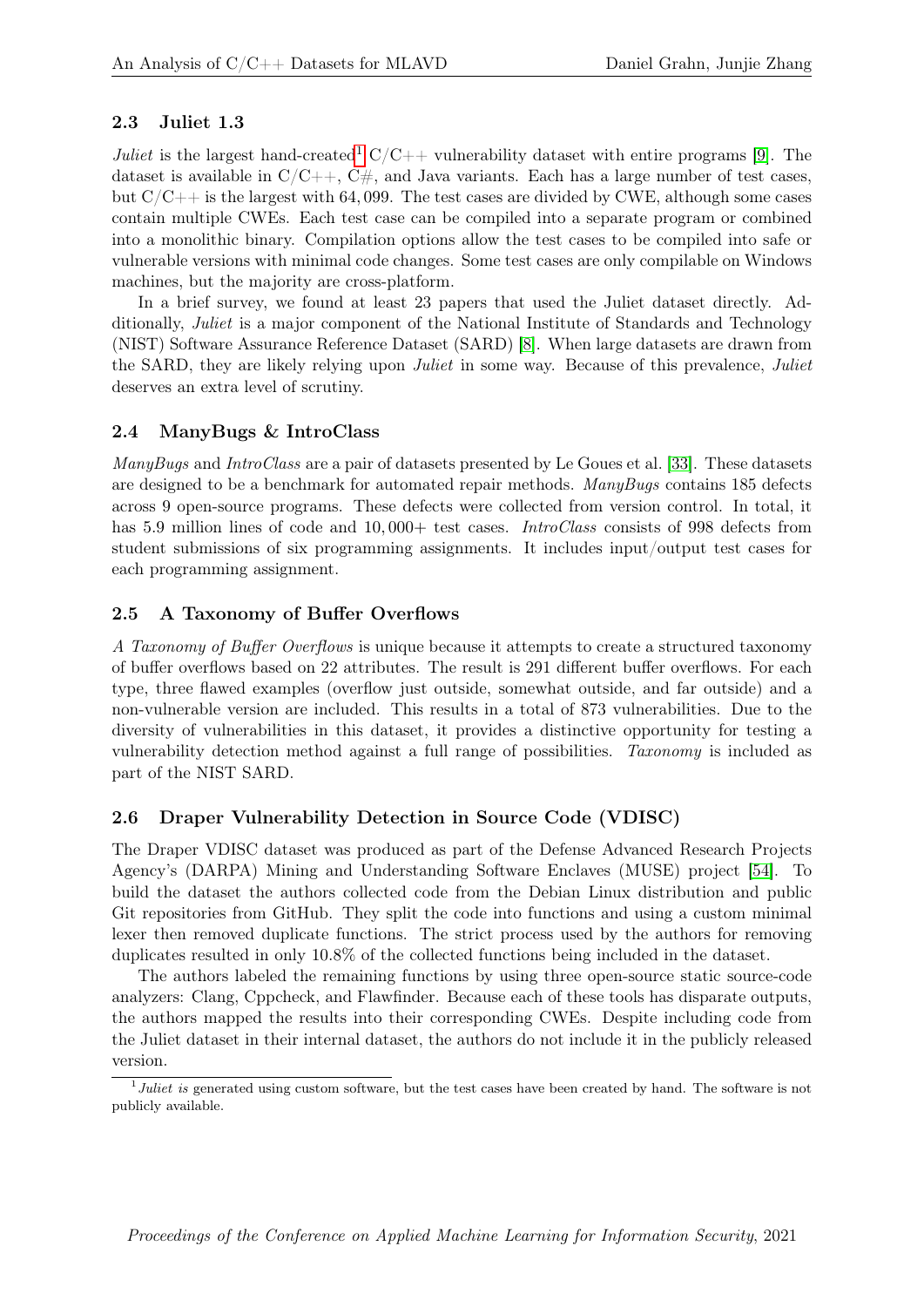## 3 Wild C

For this paper, we want to compare the datasets to realistic  $C/C++$  source code. It is beyond the scope of this (or any) paper to collect all  $C/C++$  source code. Instead, we created a dataset named Wild C from GitHub repositories [\[23\]](#page-13-13).

To collect these repositories, we made use of GitHub's public search API using a simple scraping algorithm. At the time of writing, GitHub had limitations on their API that made collection challenging. First, the search endpoint we used is rate-limited to 5, 000 requests per hour. This limits the queries to one every 0.72 seconds on average. Because cloning repositories takes some time, we did not encounter this problem in practice. However, a simple solution would be to perform rate-limiting on the client side.

Second, GitHub will only return 1, 000 results per search query. This means that our search queries must be limited to under 1, 000 results. We accomplished this by searching for repositories with less than or equal to a certain number of stars and sorting the results by the number of stars (descending). We then iterate over the search results until we encounter a page ending with a repository starred fewer times than our current search maximum. Instead of requesting another page, we change the search to lower the maximum number of stars.

Using this method, we were able to collect 36, 568 repositories with at least 10 stars each. While there are many repositories with less than 10 stars, we found that they contained far less code and were likely to have a "spike" of commits followed by little-to-no activity. This indicates that most of these repositories are likely to be one-off projects, programming assignments, and similar.

The collected repositories contain  $9,068,351$  C and  $3,098,624$  C++ files for a total of 12, 166, 975 source code files. In addition to using 10 stars as a cutoff to prevent diminishing returns, we also use it as a soft metric to assess approval by outside reviewers. The code collected is effectively a sample of  $C/C++$  that is present in public repositories with some degree of community acceptance. There are a few areas where Wild C may not be entirely representative. First, it may favor code that complies with community standards which are strongly encouraged on GitHub. Second, it may favor less buggy code as many of the projects may have active communities. Finally, code in private repositories may differ from public repositories due to the code's functionality being necessarily private or due to the intrinsic privacy of the code. No one sees the hidden bad practices. Despite these potential areas of divergence, we believe that the collection methods and the size of the dataset indicate it is sufficiently close to a truly representative sample of  $C/C++$  for our purposes.

We next extracted tokens from each file. For ease of use, the  $C/C++$  and tokens were packaged into a collection of parquet files. While the dataset is licensed as CC-BY 4.0, the individual source files are licensed under their original repositories. We have released this dataset for public consumption. To the best of our knowledge, it is the first public dataset of  $C/C++$ code and paired tokens of this size.

## 4 Preprocessing

Comparing the datasets requires that they be in a consistent format. This is a difficult task since they are not available in a standard format. Some datasets contain whole software projects, others single files, others individual functions. Ideally, we would be able to compile all of the files. With compiled files, we could compare their source, assembly, and binary format. However, only a few of the datasets are compilable. Thus, we will limit our comparison to source code.

As the first step, we downloaded the datasets and extracted all code into C-files. This worked best when the datasets already contained whole projects or whole files. When the datasets contained functions, we extracted each function into a separate file. While this results in invalid C-files, it allows us to trace later steps directly to the function.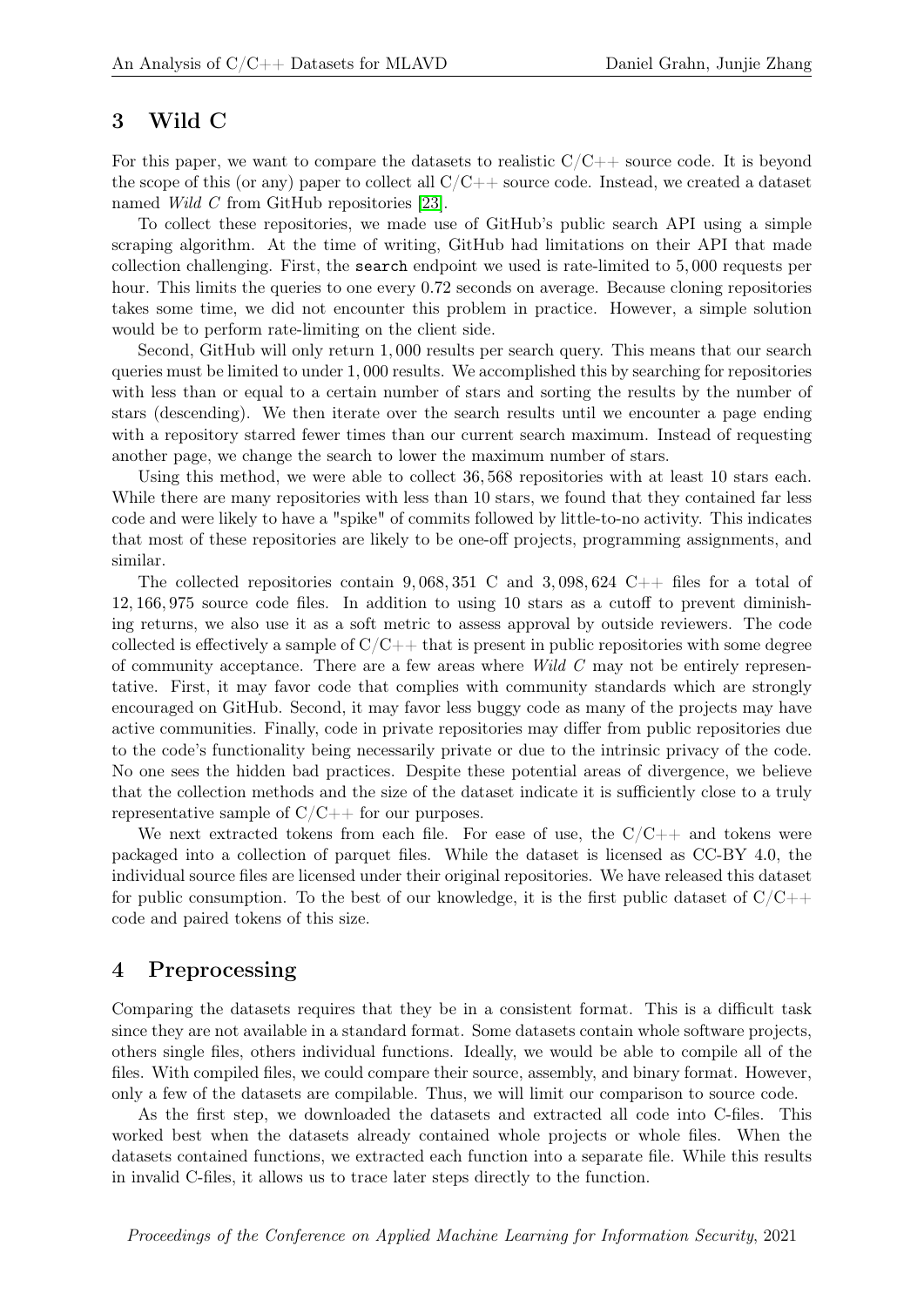<span id="page-5-0"></span>

|             | Column Description                                          |
|-------------|-------------------------------------------------------------|
| uuid        | Generated UUID for referencing purposes                     |
| dataset     | Source dataset                                              |
| file_name   | Source filename                                             |
| token_num   | Index of the token in the file                              |
| char_start  | Character at which the token starts, relative to file start |
| $char\_end$ | Character at which the token ends, relative to file start   |
| token_text  | Raw text of the token                                       |
| token_type  | Type of token as specified by the grammar                   |
| channel     | ANTLR internal for handling different categories of input   |
| line        | Line on which the token starts                              |
| line char   | Character on which the token starts, relative to line start |





<span id="page-5-1"></span>Figure 1: Histogram of tokens per file broken down by dataset using a kernel density estimate. Tokens are present on a log-scale.

<span id="page-5-2"></span>Figure 2: Kernel density estimates for each dataset's bigram usage frequency. Missing bigrams are excluded.

With all the code in C-files, we tokenize the source using *ANother Tool for Language Recog*nition, also known as ANTLR [\[50\]](#page-15-15). ANTLR is a generic parser generator that has an existing context-free grammar for C. Each of the C-files was converted to tokens in a CSV format. The CSV files contain columns listed in Table [4.](#page-5-0) These CSV files are the basis for all of the comparisons.

# 5 Results

#### 5.1 Number of Tokens Per File

For a machine learning model to generalize, the distribution of data should remain consistent from training to inference. The further the distance between these distributions, the less likely the model is to generalize. Our first comparison is the number of tokens per file aggregated for each dataset. In other words, this allows us to compare the file lengths across different datasets. Figure [1](#page-5-1) plots the kernel density estimate for each dataset. The x-axis is the number of tokens in a given file and the Y-axis is the estimated density of files that contain the specific number of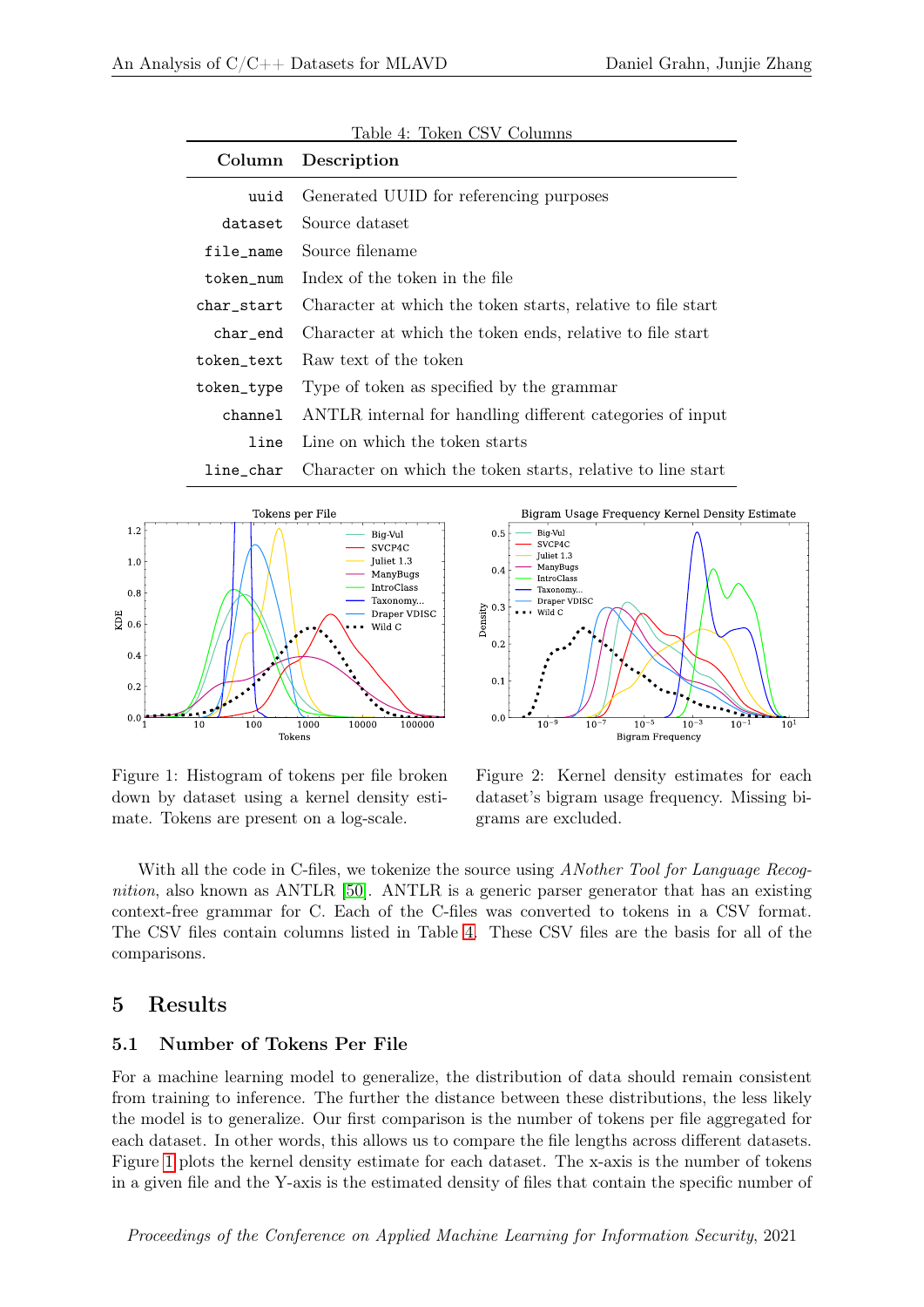|                  | Big-Vul     |         | Draper VDISC  |          | <b>IntroClass</b> |          | Juliet      |         |
|------------------|-------------|---------|---------------|----------|-------------------|----------|-------------|---------|
|                  | Type        | % Diff  | Type          | % Diff   | <b>Type</b>       | % Diff   | <b>Type</b> | % Diff  |
| $\overline{0}$   | explicit    | 425.1   | register      | 255.9    | %                 | 3200.8   | wchar_t     | 34435.5 |
| 1                | $char16_t$  | 219.5   | this          | 196.0    | AndAnd            | 2505.7   | namespace   | 3233.5  |
| 2                | register    | 212.1   | delete        | 140.6    | $\sqrt{2}$        | 1203.3   | delete      | 2744.1  |
| 3                | static_cast | 179.4   | double        | 111.1    | else              | 645.2    | using       | 2041.2  |
| 4                | $\vdots$    | 152.9   | inline        | $-100.0$ | $\leq$            | 606.5    | Directive   | 766.6   |
| 5                | const_cast  | 115.7   | constexpr     | $-99.4$  | $\,<\,$           | 528.3    | short       | 736.5   |
| 6                | new         | 100.1   | static_assert | $-99.2$  | $==$              | 450.9    | CharLiteral | 709.6   |
| 7                | throw       | $-97.9$ | decltype      | $-97.5$  | $+ =$             | 810.3    | do          | 704.6   |
| 8                | namespace   | $-97.5$ | $char16_t$    | $-97.0$  | $>=$              | 327.2    | char        | 635.7   |
| $\boldsymbol{9}$ | operator    | $-97.3$ | protected     | $-96.6$  | while             | 288.4    | new         | 571.5   |
|                  | ManyBugs    |         | SVCP4C        |          | Taxonomy          |          | Merged      |         |
|                  | Type        | % Diff  | Type          | % Diff   | Type              | $%$ Diff | Type        | % Diff  |
| $\overline{0}$   | extern      | 2010.3  | CharLiteral   | 406.0    | do                | 5711.3   | extern      | 1434.1  |
| 1                | typedef     | 574.2   | register      | 279.5    | char              | 2373.4   | wchar_t     | 926.7   |
| 2                | wchar_t     | 332.0   | char          | 190.7    | $\lt =$           | 2293.0   | typedef     | 397.2   |
| 3                | CharLiteral | 322.0   | AndAnd        | 185.5    | CharLiteral       | 2185.5   | CharLiteral | 284.5   |
| 4                | $\lt =$     | 298.5   | alignof       | 162.3    | while             | 1843.8   | register    | 253.9   |
| 5                | signed      | 295.3   | $!=$          | 160.5    | int               | 1176.4   | $\leq$      | 220.6   |
| 6                | register    | 262.2   | export        | 158.1    | typedef           | 1054.6   | signed      | 199.8   |
| 7                | double      | 234.3   | $=$           | 143.4    | $+ =$             | 810.3    | double      | 188.1   |
| 8                | $\cdots$    | 191.2   | wchar_t       | 142.1    |                   | 695.0    | char        | 155.4   |
| 9                | char        | 165.1   | 0r0r          | 135.4    |                   | 695.0    | $\dddotsc$  | 145.6   |

<span id="page-6-0"></span>Table 5: Top Token Usage Outliers Compared to Wild C

tokens. As is evident, the vulnerability datasets are quite different from Wild C. We quantified this using energy distance  $[64]$  between each histogram and the histogram for Wild C and present the results in Table [3](#page-2-0) (Hist. Dist. column). While one could hope for better agreement, the results are expected. ManyBugs is collected from several large open-source projects, similar to Wild C, and has the closest agreement. Conversely, Taxonomy of Buffer Overflows contains minimalist examples of buffer overflows which causes a spike in the KDE around 100 tokens per file and the maximum energy distance. While *Juliet* has a better than average distance, it lacks some of the longer files found in Wild C.

# 5.2 Token Usage by Dataset

Next, we compare the total usage of each token by dataset to its usage in Wild C. This measures how frequently each dataset uses the tokens. One of the most important observations is that each dataset is missing some of the token types. While *Draper VDISC* misses only two uncommon tokens (alignas, noexcept), Taxonomy of Buffer Overflows misses tokens such as Not, /, and this. Juliet misses tokens such as  $+=$ , continue, and enum. As shown in Table [3,](#page-2-0) the datasets such as *Juliet* and  $SVCP\text{/}C$  have a significant number of missing tokens. But these tokens are not frequently used in Wild C and thus don't cause a large increase in the Use %. To account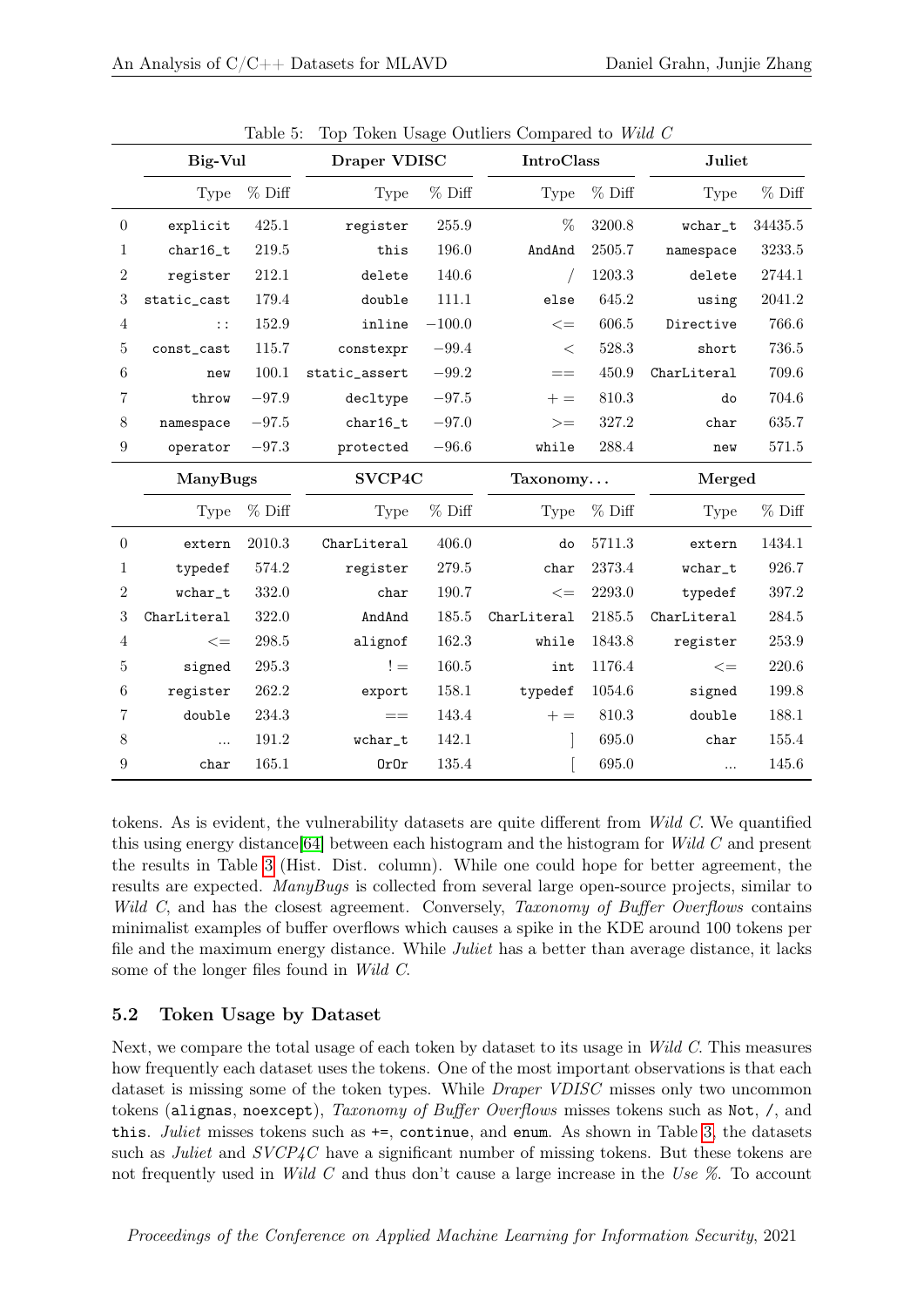for the disparate lengths of the files, the token frequencies were normalized by the most-frequent token. This was Identifier for all of the datasets.

Usage of tokens is subject to extreme outliers as shown in Table [5.](#page-6-0) *IntroClass* uses the % token 3,200% more than Wild C, ManyBugs uses extern 2,010% more, and Taxonomy of Buffer Overflows uses do 5,711% more. However, the furthest outlier belongs to Juliet which uses wchar\_t an astounding  $34,435\%$  more than Wild C. The wchar\_t data type is found in 29, 264 test cases. A review of Juliet indicates that the dramatic increase is likely due to how Juliet creates test cases. Juliet has many test cases that are near-identical with slight tweaks to their relevant data types. This is explored further in Section [5.4](#page-7-0)

#### <span id="page-7-1"></span>5.3 Bigram Usage by Dataset

Extending the analysis of token types, we next compare the frequency of usage for bigrams of tokens. Bigrams are commonly used in natural language processing to provide context that individual tokens lack. We continue to normalize by the most frequent bigram per dataset. An upper bound on the total number of bigrams, derived from the 130 tokens, is 16, 900. Because many of those bigrams would be invalid in  $C/C++$ , we do not have an exact total for the number of possible bigrams. In our datasets, we observe 8, 195 unique bigrams. These results are shown in Table [3.](#page-2-0)

The number of bigrams present in *Wild C* that are missing in the datasets is far larger than the number of tokens. Draper VDISC, the dataset with the most bigrams, contains only 42.6% of the bigrams in *Wild C*. However, that still represents only  $0.054\%$  of bigram usage. Two datasets stand out when compared to each other. SVCP4C is missing 81.2% of the bigrams, but these are only used 0.320% of the time. Juliet slightly increases the number of missing bigrams to 93.2% but drastically increased the missing usage percentage to 4.651%.

Figure [2](#page-5-2) shows the kernel density estimate for the bigram usage of each dataset. From this perspective, we can see a strong dividing line between collected and generated datasets. Juliet, IntroClass, and Taxonomy of Buffer Overflows are all created specifically for vulnerability detection or bug fixing. They have no less than 4.6% missing bigrams and are separated into a cluster of three furthest away from the Wild C distribution. ManyBugs, SVCP4C, Draper VDISC, and Big-Vul all represent source code drawn from open-source codebases. Each is missing less than 0.5% of bigrams and is closer to the overall distribution of Wild C.

Notably, the proximity to *Wild C* appears to be correlated to the size of the dataset. Draper VDISC contains 1, 274, 466 files and is most similar to Wild C. It is followed by ManyBugs with 223, 052 files,  $Big-$ Vul with 142, 937 files, and  $SVCP4C$  with 11, 376 files respectively.

#### <span id="page-7-0"></span>5.4 Juliet Data Leakage Analysis

The augmentation of test cases in *Juliet* has implications for using it or the SARD, of which Juliet is a significant subset, as a source for training and test data. Randomly splitting the Juliet dataset, regardless of whether stratified by CWE, will introduce data leakage between training and test sets. Consider the task of detecting faces in an image. If the dataset was augmented by changing the hair or eye color of faces, splitting the dataset randomly would cause near-duplicate images to be placed in the test and train datasets. Data leakage of this type could lead to significantly inflated test performance, a failure to generalize, and more.

To evaluate the extent of this potential data leakage, we first identified the test groups. Figure [3](#page-8-0) shows the augmentation which was used to build *Juliet*. While there are 100, 883 files in Juliet, there are approximately 61, 000 unique test groups. On average, each test group has 1.64 augmentations (ranging between 1 and 5). The majority of files exist in test groups that contain two files.

With these test groups identified, we performed 500 random splits of the *Juliet* files using a standard 80/20 ratio. For each of these splits, we determined how many files from the test set had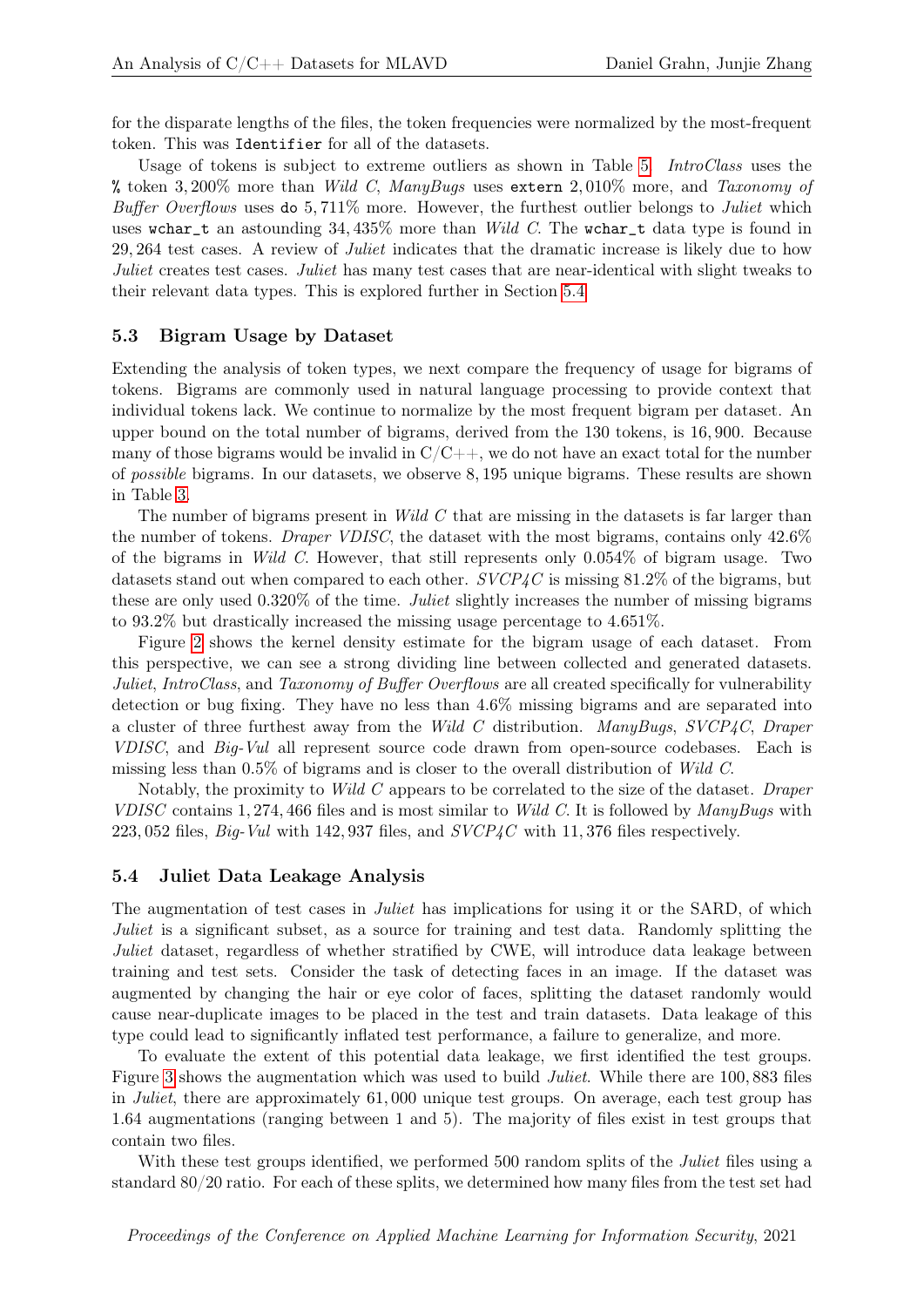

<span id="page-8-0"></span>Figure 3: Distribution of augmentations by number of test cases and number of files. Augmentations made pre-train/test split are likely to produce data-leakage.



<span id="page-8-1"></span>Figure 4: Test and train files with matches in the opposite set. This data leakage is likely to cause overfitting if a model is trained on the Juliet dataset without mitigation.



<span id="page-8-2"></span>Figure 5: Histogram of near-duplicates based on the number of files in each size group of near-duplicates with vertical bars indicating groups of 2 and 100. Draper VDISC and Big-Vul exhibit deduplication. Strong duplication is seen in Juliet, ManyBugs, SVCP4C, and Taxonomy of Buffer Overflows.

augmentations that existed in the training set and vice versa. Figure [4](#page-8-1) shows the distribution of these numbers. Without accounting for the augmentation, splitting the Juliet files results in a mean of 58.3% overlap of the test split with the train split and 22.1% of the train split with the test split.

#### <span id="page-8-3"></span>5.5 Near-Duplicate Files

As a final analysis, we measured the number of near-duplicate files in each dataset. While the most precise method for finding near-duplicates would be based on the raw contents of the file, that may miss semantically similar files. To account for this, we again based our nearduplicate detection on the token types. We used MinHash with Locality-Sensitive Hashing from the datasketch library to find near-duplicates with a Jacquard similarity threshold of 0.99 [\[77\]](#page-17-2).

Near-duplicates come in groups. Most of the time it's not two files that are identical to each other. Rather, there is a group of files that share similar attributes. Analyzing these groups is somewhat complicated. A group of 10 duplicates is far more consequential for a dataset with 100 files than a dataset of 1 million files. However, normalizing by the total number of files in the dataset makes it difficult to determine how many files are in any given group. We attempt to balance these tensions in Figure [5.](#page-8-2) This figure shows the cumulative density functions (CDF) for the percent of files and percent of groups over as the group size increases. The X-axes contain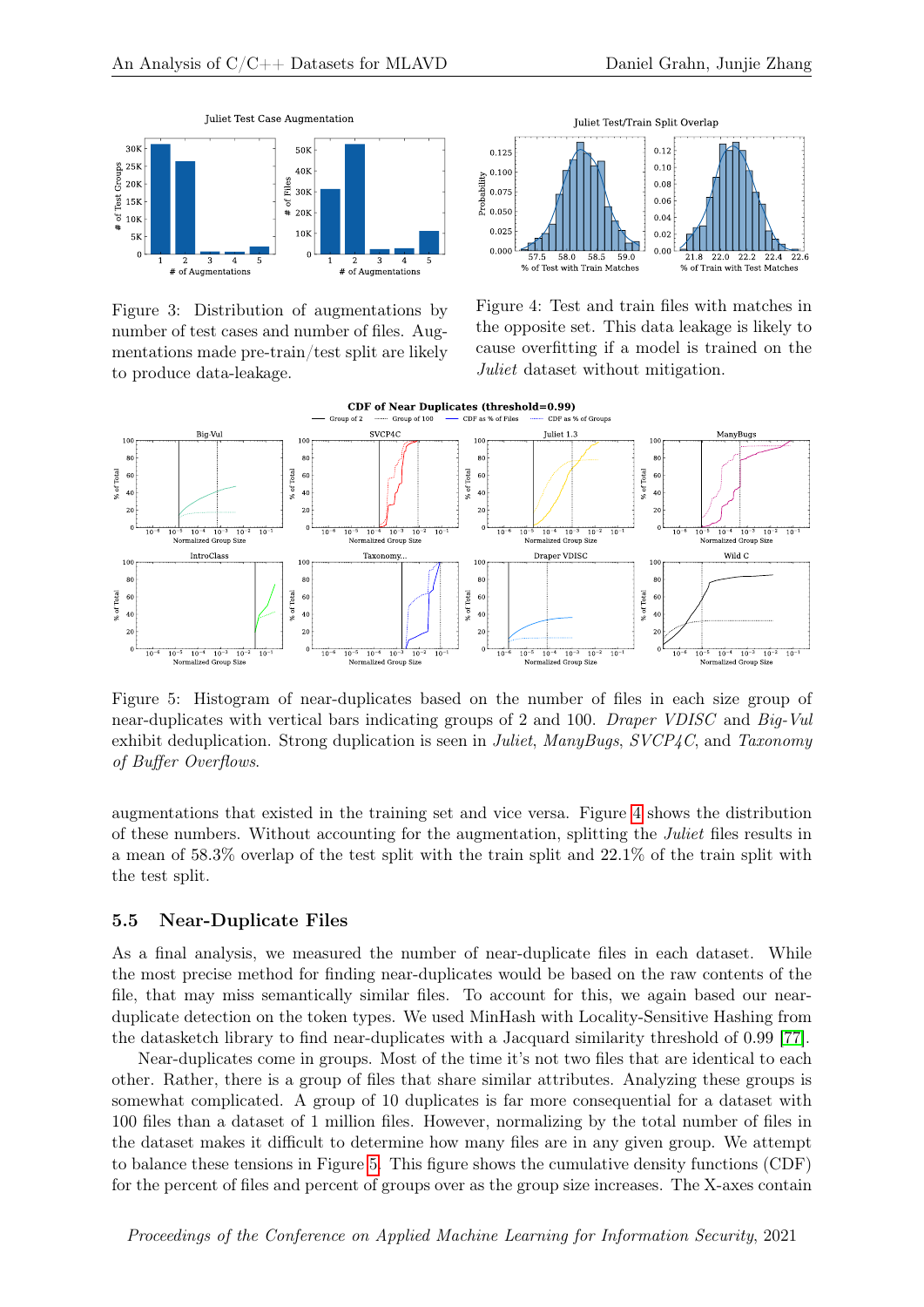| Dataset             | Unique Groups | % of Dataset | Test Split | $\%$ Test w/Match | $\%$ Train w/Match |
|---------------------|---------------|--------------|------------|-------------------|--------------------|
| Big-Vul             | 91,300        | 63.87\%      | 0.10       | 45.84\%           | 23.01\%            |
| Draper VDISC        | 931, 804      | 73.12\%      | 0.01       | 36.10\%           | $5.29\%$           |
| <b>IntroClass</b>   | 28            | 45.16\%      | 0.20       | 70.14\%           | 43.27%             |
| Juliet              | 7,933         | 7.84\%       | 0.10       | 98.00%            | 82.60%             |
| ManyBugs            | 8,197         | 3.67%        | 0.10       | 99.70%            | 91.19%             |
| SVCP <sub>4</sub> C | 1,104         | $9.71\%$     | 0.20       | 99.77%            | 86.05%             |
| Taxonomy            | 61            | $5.24\%$     | 0.20       | 99.91\%           | 93.66%             |
| Wild C              | 2, 343, 364   | 21.97%       | 0.01       | 85.16\%           | 36.25\%            |

All datasets exhibit duplication and suffer from data leakage between random test/train splits.

<span id="page-9-0"></span>Table 6: Near-Duplicate File Information

the group size presented on a log scale and normalized by the total number of files. Each dataset has the same axes limits and two vertical bars. The solid vertical bar indicates where a group with 2 files would be placed on the X-axis. Similarly, the dotted vertical bar indicates where a group of 100 files would be placed.

Starting with Wild C, we can see that there is some amount of duplication in wild source code. This is logical for at least two reasons: (1) programmers frequently share source code that gets copied and remixed; (2) discrete sections of source code are likely to repeat tasks. The largest group of near-duplicate files in Wild C has 132, 389 files which are constant-definition files. The next largest group only has 25,751 and group sizes reduce quickly from there.

The plot of the number of files for *Draper VDISC* is similar to the number of groups for Wild C. This is a clear indication of the efficacy of their duplicate removal process. The difference in raw numbers can be explained by their slightly stricter approach to detecting duplicates. Of note, the plot for *Big-Vul* exhibits similar evidence of deduplication. This deduplication is not mentioned in the paper.

Figure [5](#page-8-2) also shows that nearly all of the files from SVCP4C, Juliet, ManyBugs, and Taxonomy, and IntroClass have at least one duplicate. Our analysis revealed the root cause of this duplication:

- *IntroClass* draws from a limited number of assignments.
- Taxonomy is hand generated with intentional duplication to demonstrate good/bad code.
- ManyBugs includes multiple copies of the same applications.
- *Juliet 1.3* includes augmentations for many vulnerability examples.

Because SVCP4C uses SonarCloud vulnerability detection to label their dataset, some amount of duplication is expected. The algorithms used by *SonarCloud* are likely to pick up common patterns within source-code whether they are true or false positives. Draper VDISC likely suffered a similar problem with duplication before their duplicate removal process.

Table [6](#page-9-0) reverses the analysis and provides the number of "near-unique" files and that number as a percentage of the original dataset. This is analogous to the number of groups of nearduplicates for each dataset. It also provides the mean percentage of test samples with a nearduplicate in the training data and the mean percentage of training samples with a near-duplicate in the test data for 500 random splits of the indicated split size. It's important to note that while the method of calculating the metric is the same as for Section [5.4,](#page-7-0) the means of identifying duplicates are different. This leads to a metric for *Juliet* than previously provided.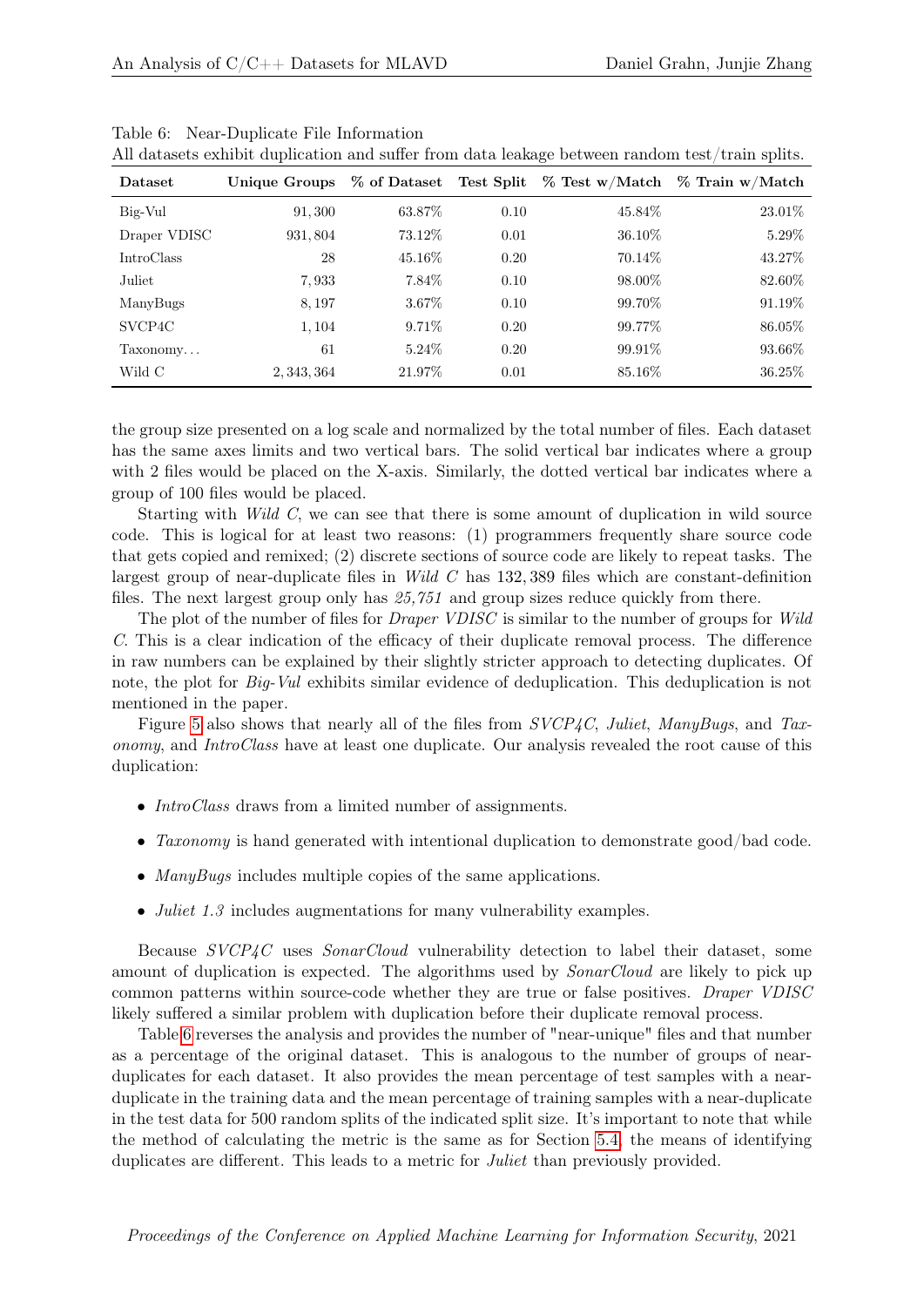### 6 Conclusion

#### 6.1 Contributions

Our work makes three significant contributions: (1) analysis of representivity, (2) analysis of duplicativeness, and  $(3)$  availability of *Wild C*. Our work shows that there are significant differences between the selected datasets and wild  $C/C++$  code. As a result, some of the datasets may have limited usefulness for machine learning-assisted software vulnerability detection. The IntroClass and Taxonomy of Buffer Overflows datasets are not well suited for this task. They have over 97% of bigrams missing with a significant portion of those being in common usage. Because of this, it would be possible to have high performance on these datasets while learning less than  $68\%$  of the  $C/C++$  language. They also exhibit significant differences in length, token usage, and bigram usage. Based on our analysis, we assess that they do not contain enough diversity to be a thorough test set nor size to be a training set.

Conversely, Big-Vul,  $SVCP4C$ , and ManyBugs proved to be reasonably close to Wild C. They had among the fewest missing tokens & bigrams and lowest token & bigram usage difference. However, all three had a high degree of duplication and different drawbacks. Big-Vul contains only 3, 754 vulnerabilities and is not compilable because it only contains functions. While it appears to have been deduplicated, a significant amount of near-duplicates remain. It may be a suitable test dataset if the method uses file- or function-level information, pending further analysis of deduplication.

 $SVCP4C$  has only 1,104 unique groups after deduplication, a reduction of 90.29%. The collection method also means that any model trained on  $SVCP4C$  will be learning to emulate SonarCloud rather than learning the ground truth of vulnerabilities. For these two reasons, we recommend future work using SVCP4C address duplication and collection biases before usage.

ManyBugs does have a slight edge over  $SVCP_4C$  and Big-Vul because it contains entire projects that are compilable. Despite this, it had the most duplication with unique groups making up only 3.67% of the original dataset. A model trained on the dataset as provided may learn to "spot the difference" between projects rather than identifying vulnerabilities. However, ManyBugs has potential as a test dataset because it contains large, real-world projects. We recommend that before using ManyBugs, the duplication be addressed.

Based on our evaluation of the metrics, Draper VDISC appears to be a promising dataset for training and testing machine learning models. It has a permissive license, contains 87, 804 vulnerabilities, and has 1.27 million functions. Unfortunately, it is not compilable and is not able to be used with methods that require intermediate, assembly, or binary representations. We have two outstanding concerns regarding the use of this dataset. First, the collection method is similar to  $SVCP4C$ . In this case, the authors used multiple static analysis tools to identify vulnerabilities and combined the results. Analysis of SVCP4C showed that the code identified by SonarCloud was very similar. Because the authors of Draper VDISC deduplicated their dataset before releasing the dataset, we were unable to analyze the similarity of the dataset before deduplication. It is possible that using the intersection of static analysis tools led to a higher level of duplication. Additionally, any model trained on Draper VDISC is ultimately learning the tools rather than the underlying ground truth. Second, our near-duplicate detection identified 26.88% of the dataset as near-duplicates despite the authors performing deduplication. As the authors detail, their deduplication strategy was strict. A near-duplicate detection strategy may lead to a more useful dataset. While we assess that Draper VDISC has strong potential, we recommend future work address the above-mentioned concerns.

A significant contribution in this paper is the discussion of test case augmentation within Juliet. While others have stated their concerns [\[65\]](#page-16-0), we believe this is the first empirical analysis of the drawbacks of using *Juliet* as a training and/or test set. Many of the papers making use of Juliet or the NIST SARD (it's parent dataset) do not address this augmentation or describe steps to remove it [\[63,](#page-16-2) [57,](#page-15-8) [5,](#page-12-10) [15,](#page-12-11) [53,](#page-15-9) [41,](#page-14-8) [25,](#page-13-9) [47,](#page-15-7) [42,](#page-14-9) [20,](#page-13-10) [75,](#page-16-8) [36,](#page-14-10) [66,](#page-16-9) [4,](#page-12-9) [38,](#page-14-11) [73,](#page-16-10) [67\]](#page-16-11). Because of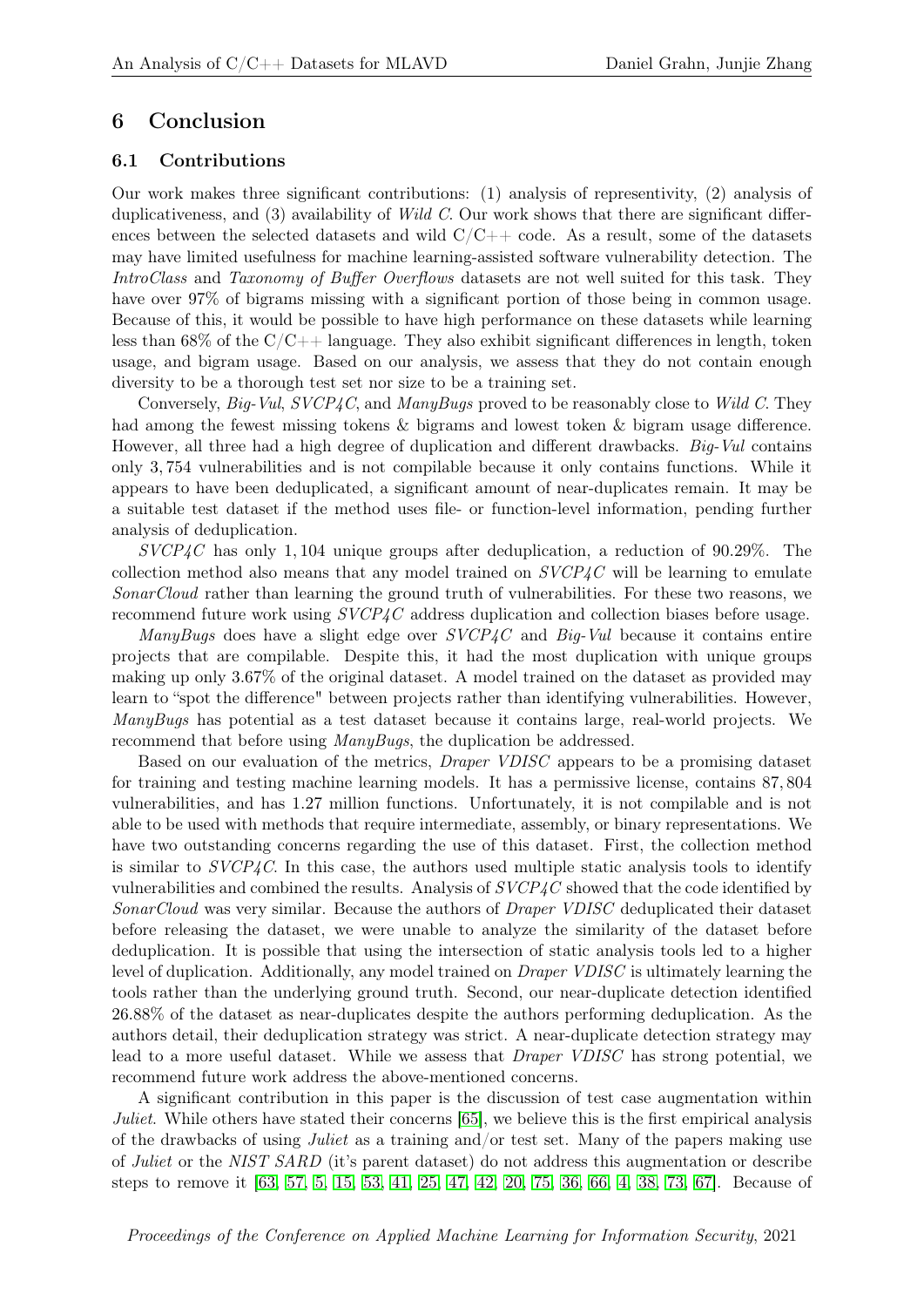the high potential for data leakage if augmentations are not removed, we believe the evidence supports using caution when reviewing metrics based on *Juliet* as they may not be an accurate reflection of their accuracy on real-world code. For future work using Juliet as a training and/or test dataset, we recommend that appropriate measures be taken to mitigate the potential for data leakage and that those measures be clearly stated to avoid ambiguity.

Finally, we are pleased to provide the Wild C dataset to the public. There are a wide variety of potential uses for this dataset. Due to its size and composition, it is suitable as a representative sample of the overall distribution of  $C/C++$  source code. This is a critical factor for our analysis and enables the dataset to be used as a precursor for additional tasks. With some processing, it is possible to extract any file- or function-level information and build a taskspecific dataset. Potential tasks include, but are not limited to: comment prediction, function name recommendation, code completion, and variable name recommendation. There is also potential for automatic bug insertion to provide an expanded vulnerability detection dataset. Wild C is available at [https://github.com/mla-vd/wild-c.](https://github.com/mla-vd/wild-c)

#### 6.2 Future Work

The are many areas where this work could be expanded. First, we only considered  $C/C++$ datasets. This is the most commonly used language family for machine learning-assisted software vulnerability detection, but it is not the only one. Datasets from other languages exist and deserve similar analysis.

Second, we only compared the datasets in their entirety. Further analysis may compare the difference between the safe and vulnerable subsets of the datasets with each other and wild  $C/C++$  code. While this has the potential to elucidate useful differences between safe and vulnerable code, more likely it will further highlight the problems with the existing datasets. Additionally, further work is needed to determine how much deduplication of Big-Vul, SVCP4C, and ManyBugs would reduce the number of vulnerabilities each.

Perhaps the most pressing need from future research is the creation of vulnerability-detection benchmarks. Juliet has been used for this purpose in previous papers, but our analysis brings that usage into question. Given the diversity of the dataset types among those selected (e.g., files, functions, programs) it is unlikely that a single dataset could serve as a universal training dataset similar to those available for computer vision tasks. This does not mean that a benchmark is infeasible. Such a benchmark should meet at least five requirements. (1) It must be drawn from real-world code. As illustrated in Section [5.3,](#page-7-1) there is a distinct and quantifiable difference between synthetic and natural code. The barriers to labeling real-world code are likely far lower than bringing synthetic code into the real-world distribution of usage. (2) It must be compilable. This will enable it to support methods that work on assembly, binaries, or otherwise require compilable code. (3) It should exercise a sufficient diversity of  $C/C++$ . This will allow the dataset to avoid issues with missing tokens/bigrams and ensure that the model understands the language. Further testing is needed to determine how much diversity is necessary. (4) It should be difficult enough to act as a viable benchmark. A benchmark that is too easy will quickly outlive its usefulness. This difficulty should not only include the depth and likelihood of a vulnerability but the amount of code "noise" surrounding the vulnerabilities. (5). It should be deduplicated. As shown in Section [5.5,](#page-8-3) even Wild C is subject to a large degree of duplication. This should be removed to ensure that the model isn't biased towards the features present in duplicates.

Given the limited datasets that exist today, much work is needed in the field of machine learning-assisted vulnerability detection. While the methods being applied to the datasets are promising, we assess that the limiting factor may be the datasets themselves. However, many machine learning tasks seemed out of reach just a few years ago. Machine learning researchers have performed astounding tasks in many areas and we expect to count this as one in the future.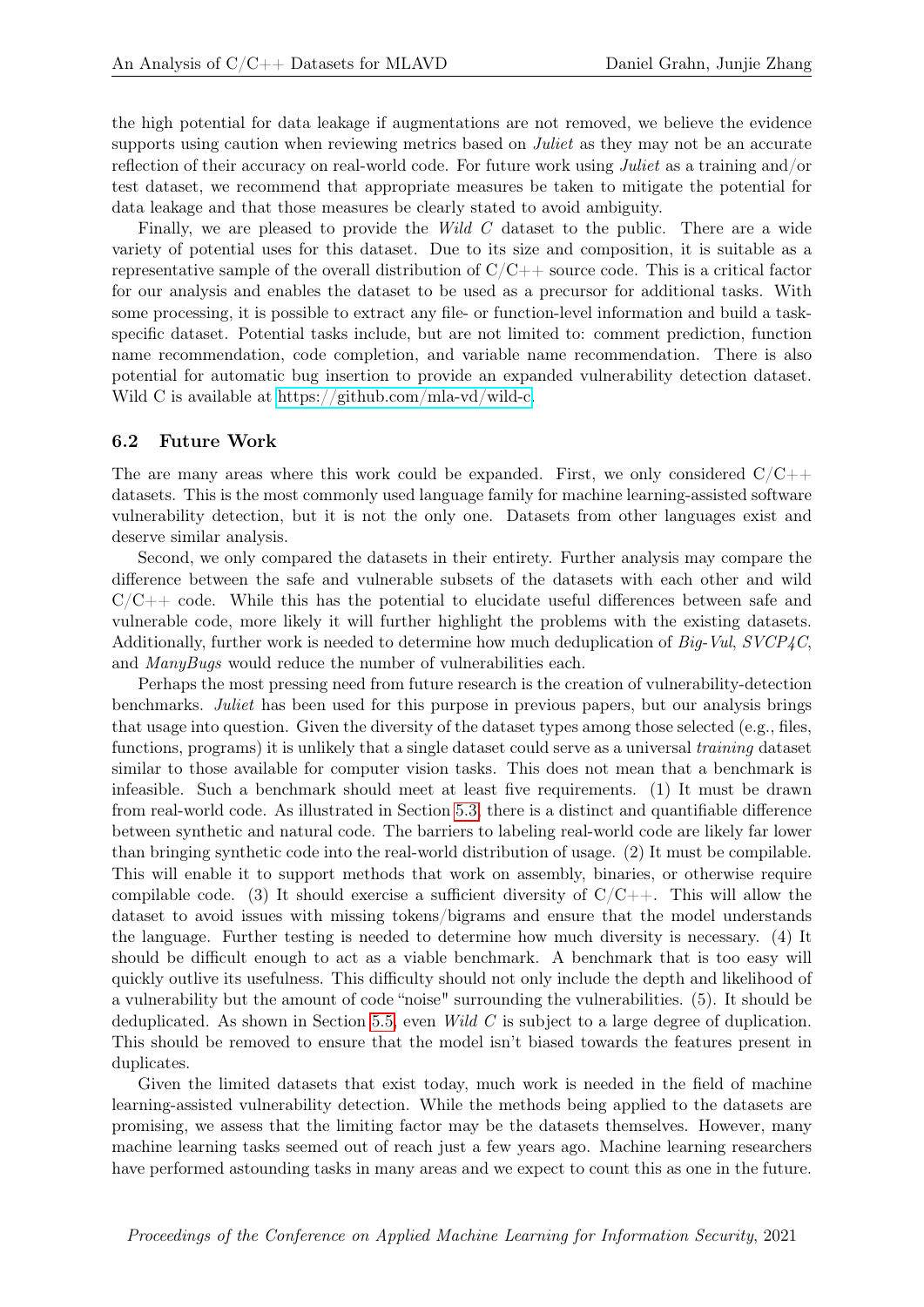# References

- <span id="page-12-6"></span>[1] E. Alikhashashneh, R. Raje, and J. Hill. Using software engineering metrics to evaluate the quality of static code analysis tools. In 2018 1st International Conference on Data Intelligence and Security (ICDIS), pages 65–72. IEEE, 2018.
- <span id="page-12-7"></span>[2] R. Amankwah, J. Chen, A. A. Amponsah, P. K. Kudjo, V. Ocran, and C. O. Anang. Fast bug detection algorithm for identifying potential vulnerabilities in juliet test cases. In 2020 IEEE 8th International Conference on Smart City and Informatization (iSCI), pages 89–94, 2020. doi: 10.1109/iSCI50694.2020.00021.
- <span id="page-12-4"></span>[3] L. A. Amorim, M. F. Freitas, A. Dantas, E. F. de Souza, C. G. Camilo-Junior, and W. S. Martins. A new word embedding approach to evaluate potential fixes for automated program repair. In 2018 International Joint Conference on Neural Networks (IJCNN), pages 1–8. IEEE, 2018.
- <span id="page-12-9"></span>[4] S. Arakelyan, C. Hauser, E. Kline, and A. Galstyan. Towards learning representations of binary executable files for security tasks.  $arXiv:2002.03388$  [cs, stat], 2020.
- <span id="page-12-10"></span>[5] S. Arakelyan, S. Arasteh, C. Hauser, E. Kline, and A. Galstyan. Bin2vec: learning representations of binary executable programs for security tasks. Cybersecurity,  $4(1):1-14$ , 2021.
- <span id="page-12-3"></span>[6] Z. Bilgin. Code2image: Intelligent code analysis by computer vision techniques and application to vulnerability prediction. arXiv preprint arXiv:2105.03131, 2021.
- <span id="page-12-2"></span>[7] Z. Bilgin, M. A. Ersoy, E. U. Soykan, E. Tomur, P. Çomak, and L. Karaçay. Vulnerability prediction from source code using machine learning. IEEE Access, 8:150672–150684, 2020.
- <span id="page-12-14"></span>[8] P. Black. A software assurance reference dataset: Thousands of programs with known bugs, 2018.
- <span id="page-12-0"></span>[9] P. E. Black and P. E. Black. Juliet 1.3 Test Suite: Changes From 1.2. US Department of Commerce, National Institute of Standards and Technology, 2018.
- <span id="page-12-12"></span>[10] S. Chakraborty, Y. Li, M. Irvine, R. Saha, and B. Ray. Entropy guided spectrum based bug localization using statistical language model.  $arXiv$  preprint  $arXiv:1802.06947$ , 2018.
- <span id="page-12-13"></span>[11] J. Chen and X. Mao. Bodhi: Detecting buffer overflows with a game. In 2012 IEEE Sixth International Conference on Software Security and Reliability Companion, pages 168–173, 2012. doi: 10.1109/SERE-C.2012.35.
- <span id="page-12-1"></span>[12] Z. Chen, S. Kommrusch, and M. Monperrus. Neural transfer learning for repairing security vulnerabilities in c code. arXiv preprint arXiv:2104.08308, 2021.
- <span id="page-12-8"></span>[13] X. Cheng, H. Wang, J. Hua, G. Xu, and Y. Sui. Deepwukong: Statically detecting software vulnerabilities using deep graph neural network. ACM Trans. Softw. Eng. Methodol., 30 (3), Apr. 2021. ISSN 1049-331X. doi: 10.1145/3436877. URL [https://doi-org.ezproxy.](https://doi-org.ezproxy.libraries.wright.edu/10.1145/3436877) [libraries.wright.edu/10.1145/3436877](https://doi-org.ezproxy.libraries.wright.edu/10.1145/3436877).
- <span id="page-12-5"></span>[14] M.-j. Choi, S. Jeong, H. Oh, and J. Choo. End-to-end prediction of buffer overruns from raw source code via neural memory networks. arXiv preprint arXiv:1703.02458, 2017.
- <span id="page-12-11"></span>[15] R. Croft, D. Newlands, Z. Chen, and M. A. Babar. An empirical study of rule-based and learning-based approaches for static application security testing. arXiv preprint arXiv:2107.01921, 2021.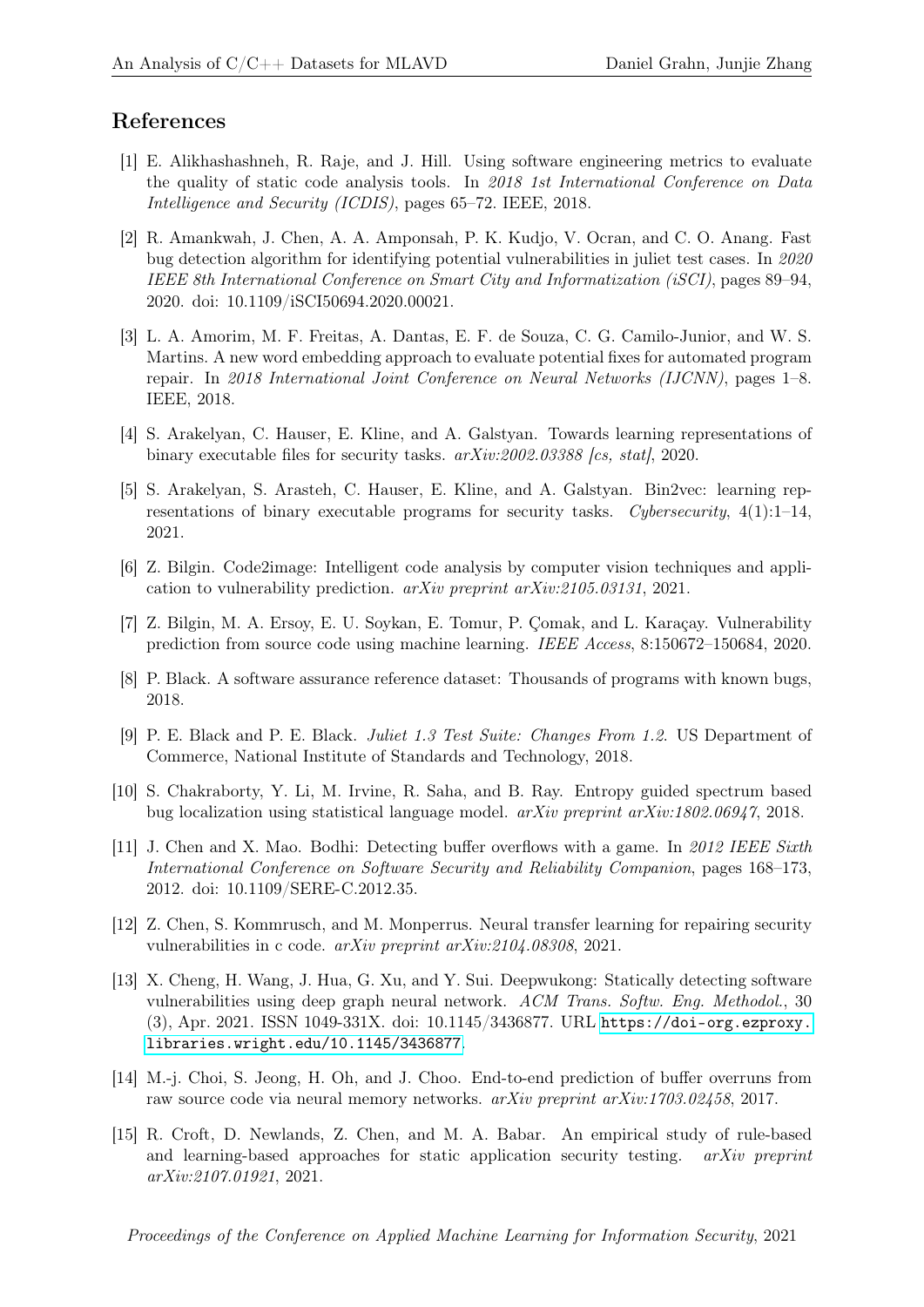- <span id="page-13-6"></span>[16] B. H. Dang. A practical approach for ranking software warnings from multiple static code analysis reports. In 2020 SoutheastCon, volume 2, pages 1–7. IEEE, 2020.
- <span id="page-13-5"></span>[17] R. Demidov and A. Pechenkin. Application of siamese neural networks for fast vulnerability detection in mips executable code. In Proceedings of the Future Technologies Conference, pages 454–466. Springer, 2019.
- <span id="page-13-12"></span>[18] S. Dhumbumroong and K. Piromsopa. Boundwarden: Thread-enforced spatial memory safety through compile-time transformations. Science of Computer Programming, 198, 2020.
- <span id="page-13-0"></span>[19] J. Fan, Y. Li, S. Wang, and T. N. Nguyen. A  $c/c++$  code vulnerability dataset with code changes and cve summaries. In Proceedings of the 17th International Conference on Mining Software Repositories, pages 508–512, 2020.
- <span id="page-13-10"></span>[20] H. Feng, X. Fu, H. Sun, H. Wang, and Y. Zhang. Efficient vulnerability detection based on abstract syntax tree and deep learning. In IEEE INFOCOM 2020 - IEEE Conference on Computer Communications Workshops (INFOCOM WKSHPS), pages 722–727, 2020. doi: 10.1109/INFOCOMWKSHPS50562.2020.9163061.
- <span id="page-13-11"></span>[21] X. Gao, B. Wang, G. J. Duck, R. Ji, Y. Xiong, and A. Roychoudhury. Beyond tests: Program vulnerability repair via crash constraint extraction. ACM Transactions on Software Engineering and Methodology (TOSEM), 30(2):1–27, 2021.
- <span id="page-13-7"></span>[22] Y. Gao, L. Chen, G. Shi, and F. Zhang. A comprehensive detection of memory corruption vulnerabilities for  $c/c++$  programs. In 2018 IEEE Intl Conf on Parallel & Distributed Processing with Applications, Ubiquitous Computing & Communications, Big Data & Cloud Computing, Social Computing  $\mathcal{C}'$  Networking, Sustainable Computing  $\mathcal{C}'$  Communications  $(ISPA/IUCC/BDCloud/SocialCom/SustainCom)$ , pages 354–360. IEEE, 2018.
- <span id="page-13-13"></span>[23] github. Github, 2020. URL <https://github.com/>.
- <span id="page-13-4"></span>[24] T. Helmuth. General program synthesis from examples using genetic programming with parent selection based on random lexicographic orderings of test cases. PhD thesis, University of Massachusetts Amherst, 2015.
- <span id="page-13-9"></span>[25] S. Jeon and H. K. Kim. Autovas: An automated vulnerability analysis system with a deep learning approach. Computers & Security, 106:102308, 2021.
- <span id="page-13-8"></span>[26] J. Kang and J. H. Park. A secure-coding and vulnerability check system based on smart-fuzzing and exploit. Neurocomputing, 256:23–34, 2017. ISSN 0925-2312. doi: https://doi.org/10.1016/j.neucom.2015.11.139. URL [https://www.sciencedirect.com/](https://www.sciencedirect.com/science/article/pii/S0925231217304113) [science/article/pii/S0925231217304113](https://www.sciencedirect.com/science/article/pii/S0925231217304113). Fuzzy Neuro Theory and Technologies for Cloud Computing.
- <span id="page-13-3"></span>[27] Y. Ke, K. T. Stolee, C. Le Goues, and Y. Brun. Repairing programs with semantic code search (t). In 2015 30th IEEE/ACM International Conference on Automated Software Engineering (ASE), pages 295–306. IEEE, 2015.
- <span id="page-13-2"></span>[28] A. Koyuncu. Boosting Automated Program Repair for Adoption By Practitioners. PhD thesis, University of Luxembourg, Luxembourg, 2020.
- <span id="page-13-1"></span>[29] K. Kratkiewicz and R. Lippmann. A taxonomy of buffer overflows for evaluating static and dynamic software testing tools. In Proceedings of Workshop on Software Security Assurance Tools, Techniques, and Metrics, volume 500, pages 44–51, 2006.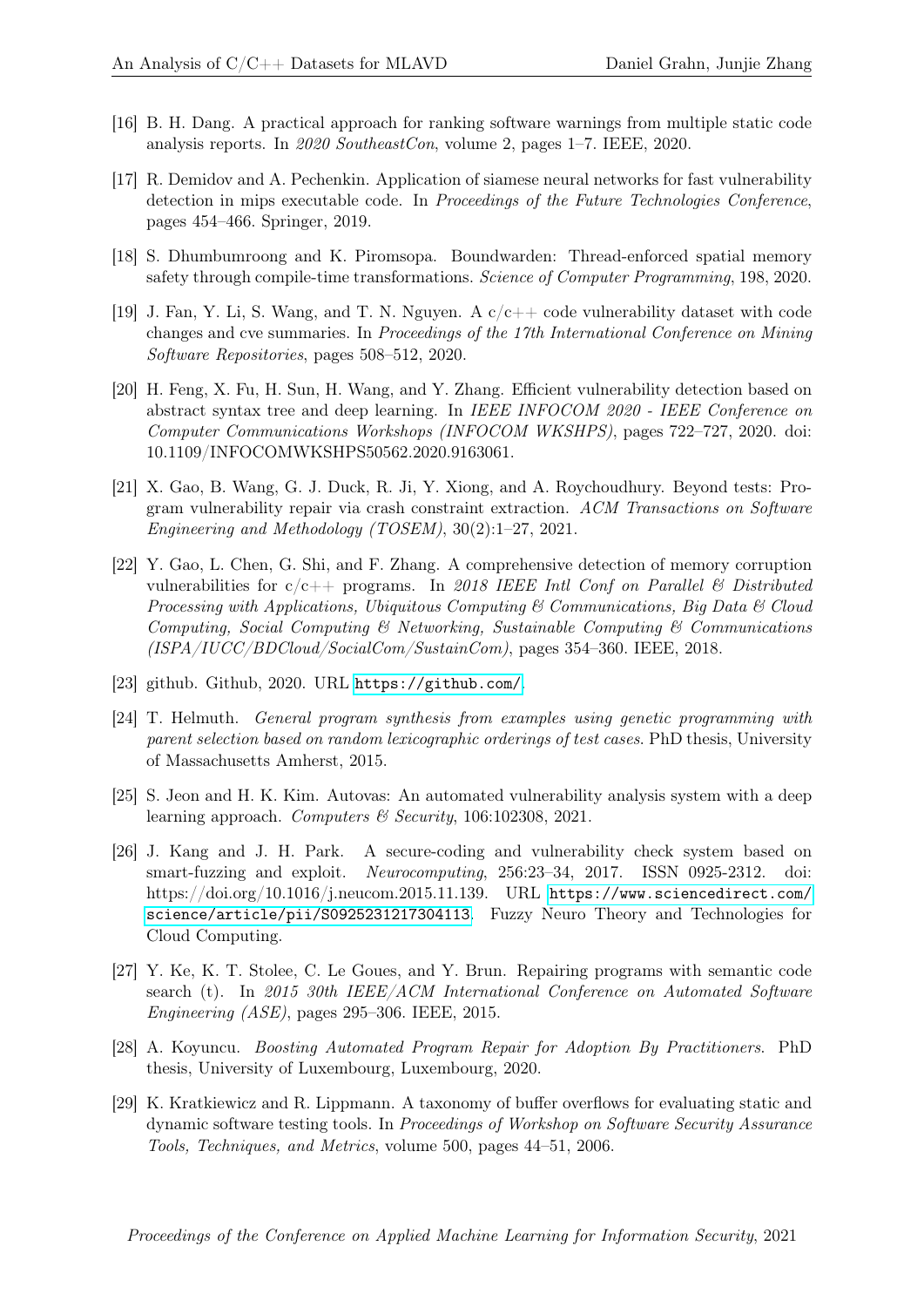- <span id="page-14-7"></span>[30] J. A. Kupsch, E. Heymann, B. Miller, and V. Basupalli. Bad and good news about using software assurance tools. Software: Practice and Experience, 47(1):143–156, 2017. doi: https://doi.org/10.1002/spe.2401. URL [https://onlinelibrary.wiley.com/doi/](https://onlinelibrary.wiley.com/doi/abs/10.1002/spe.2401) [abs/10.1002/spe.2401](https://onlinelibrary.wiley.com/doi/abs/10.1002/spe.2401).
- <span id="page-14-2"></span>[31] X.-B. D. Le, D.-H. Chu, D. Lo, C. Le Goues, and W. Visser. S3: syntax-and semanticguided repair synthesis via programming by examples. In Proceedings of the 2017 11th Joint Meeting on Foundations of Software Engineering, pages 593–604, 2017.
- <span id="page-14-3"></span>[32] X. B. D. Le, F. Thung, D. Lo, and C. Le Goues. Overfitting in semantics-based automated program repair. Empirical Software Engineering, 23(5):3007–3033, 2018.
- <span id="page-14-0"></span>[33] C. Le Goues, N. Holtschulte, E. K. Smith, Y. Brun, P. Devanbu, S. Forrest, and W. Weimer. The manybugs and introclass benchmarks for automated repair of c programs. IEEE Transactions on Software Engineering, 41(12):1236–1256, 2015.
- <span id="page-14-6"></span>[34] J. Lee, S. Hong, and H. Oh. Memfix: static analysis-based repair of memory deallocation errors for c. In Proceedings of the 2018 26th ACM Joint Meeting on European Software Engineering Conference and Symposium on the Foundations of Software Engineering, pages 95–106, 2018.
- <span id="page-14-5"></span>[35] Y. Lee, H. Kwon, S.-H. Choi, S.-H. Lim, S. H. Baek, and K.-W. Park. Instruction2vec: efficient preprocessor of assembly code to detect software weakness with cnn. Applied Sciences, 9(19):4086, 2019.
- <span id="page-14-10"></span>[36] Y. J. Lee, S.-H. Choi, C. Kim, S.-H. Lim, and K.-W. Park. Learning binary code with deep learning to detect software weakness. In KSII The 9th International Conference on Internet (ICONI) 2017 Symposium, 2017.
- <span id="page-14-4"></span>[37] H. Li, H. Kwon, J. Kwon, and H. Lee. A scalable approach for vulnerability discovery based on security patches. In International Conference on Applications and Techniques in Information Security, pages 109–122. Springer, 2014.
- <span id="page-14-11"></span>[38] Y. Li, S. Ji, C. Lv, Y. Chen, J. Chen, Q. Gu, and C. Wu. V-fuzz: Vulnerability-oriented evolutionary fuzzing.  $arXiv:1901.01142$  [cs], 2019.
- <span id="page-14-13"></span>[39] Y. Li, S. Wang, and T. N. Nguyen. Fault localization with code coverage representation learning. In 2021 IEEE/ACM 43rd International Conference on Software Engineering (ICSE), pages 661–673. IEEE, 2021.
- <span id="page-14-1"></span>[40] Y. Li, S. Wang, and T. N. Nguyen. Vulnerability detection with fine-grained interpretations. arXiv preprint arXiv:2106.10478, 2021.
- <span id="page-14-8"></span>[41] Z. Li, D. Zou, S. Xu, X. Ou, H. Jin, S. Wang, Z. Deng, and Y. Zhong. Vuldeepecker: A deep learning-based system for vulnerability detection.  $arXiv$  preprint  $arXiv:1801.01681$ . 2018.
- <span id="page-14-9"></span>[42] G. Lin, W. Xiao, J. Zhang, and Y. Xiang. Deep learning-based vulnerable function detection: A benchmark. In International Conference on Information and Communications Security, pages 219–232. Springer, 2019.
- <span id="page-14-12"></span>[43] T. Lutellier. Machine Learning for Software Dependability. PhD thesis, University of Waterloo, 2020.
- <span id="page-14-14"></span>[44] T. Lutellier, H. V. Pham, L. Pang, Y. Li, M. Wei, and L. Tan. Coconut: combining context-aware neural translation models using ensemble for program repair. In Proceedings of the 29th ACM SIGSOFT international symposium on software testing and analysis, pages 101–114, 2020.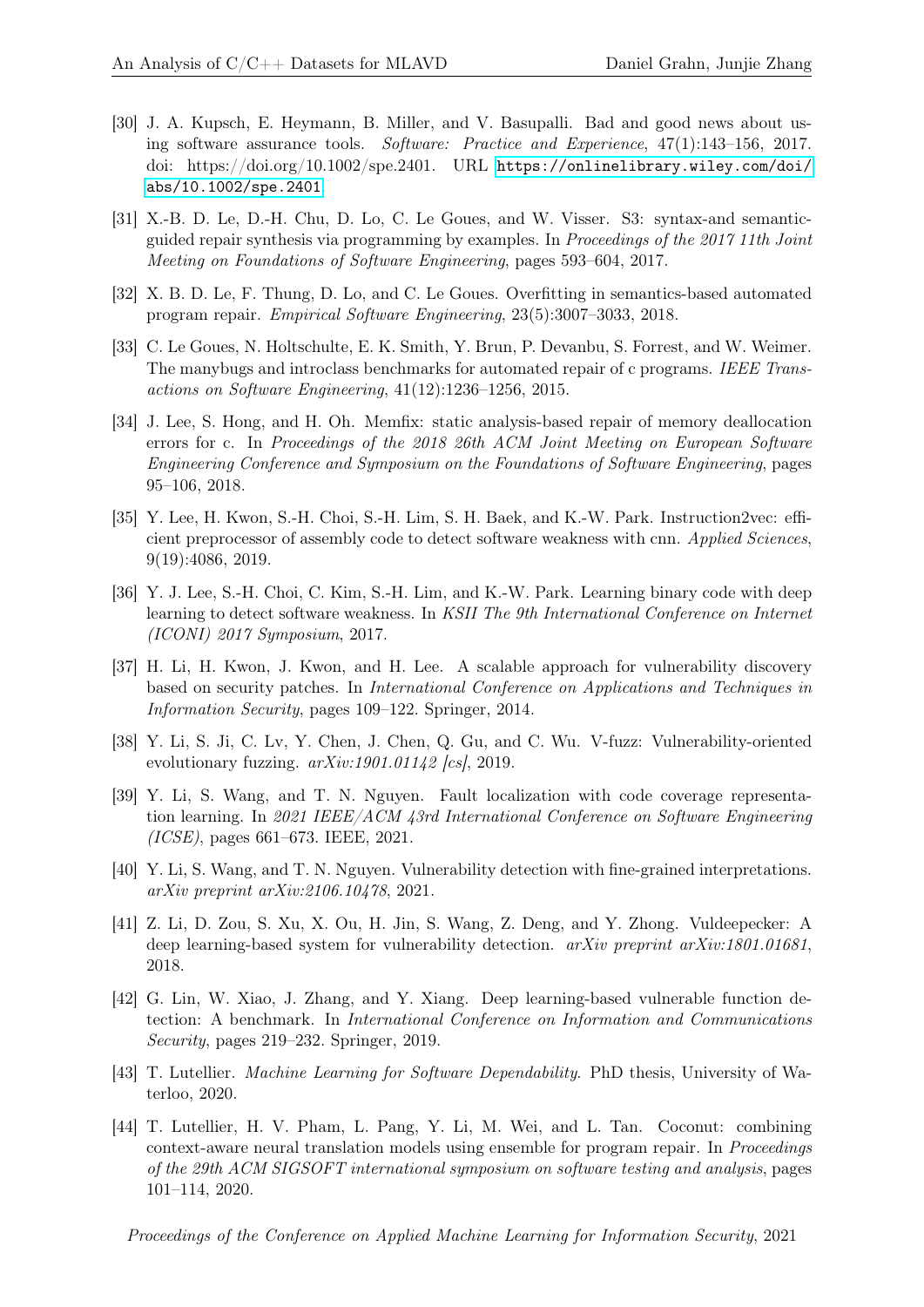- <span id="page-15-2"></span>[45] M. J. Michl. Analyse sicherheitsrelevanter Designfehler in Software hinsichtlich einer Detektion mittels Künstlicher Intelligenz. PhD thesis, Technische Hochschule, 2021.
- <span id="page-15-1"></span>[46] C. Mitre. Common vulnerabilities and exposures, 2005.
- <span id="page-15-7"></span>[47] H. N. Nguyen, S. Teerakanok, A. Inomata, and T. Uehara. The comparison of word embedding techniques in rnns for vulnerability detection. ICISSP 2021, 2021.
- <span id="page-15-3"></span>[48] V. P. L. Oliveira, E. F. Souza, C. Le Goues, and C. G. Camilo-Junior. Improved crossover operators for genetic programming for program repair. In International Symposium on Search Based Software Engineering, pages 112–127. Springer, 2016.
- <span id="page-15-12"></span>[49] V. P. L. Oliveira, E. F. de Souza, C. Le Goues, and C. G. Camilo-Junior. Improved representation and genetic operators for linear genetic programming for automated program repair. Empirical Software Engineering, 23(5):2980–3006, 2018.
- <span id="page-15-15"></span>[50] T. Parr. Antlr, 2021. URL <https://www.antlr.org/>.
- <span id="page-15-13"></span>[51] R. Raducu, G. Esteban, F. J. Rodríguez Lera, and C. Fernández. Collecting vulnerable source code from open-source repositories for dataset generation. Applied Sciences, 10(4): 1270, 2020.
- <span id="page-15-11"></span>[52] J. Renzullo, W. Weimer, and S. Forrest. Multiplicative weights algorithms for parallel automated software repair. In 2021 IEEE International Parallel and Distributed Processing Symposium (IPDPS), pages 984–993. IEEE, 2021.
- <span id="page-15-9"></span>[53] A. Ribeiro, P. Meirelles, N. Lago, and F. Kon. Ranking warnings from multiple source code static analyzers via ensemble learning. In Proceedings of the 15th International Symposium on Open Collaboration, pages 1–10, 2019.
- <span id="page-15-0"></span>[54] R. Russell, L. Kim, L. Hamilton, T. Lazovich, J. Harer, O. Ozdemir, P. Ellingwood, and M. McConley. Automated vulnerability detection in source code using deep representation learning. In 2018 17th IEEE international conference on machine learning and applications (ICMLA), pages 757–762. IEEE, 2018.
- <span id="page-15-10"></span>[55] R. K. Saha, Y. Lyu, H. Yoshida, and M. R. Prasad. Elixir: Effective object-oriented program repair. In 2017 32nd IEEE/ACM International Conference on Automated Software Engineering (ASE), pages 648–659. IEEE, 2017.
- <span id="page-15-6"></span>[56] M. Saletta and C. Ferretti. A neural embedding for source code: Security analysis and cwe lists. In 2020 IEEE Intl Conf on Dependable, Autonomic and Secure Computing, Intl Conf on Pervasive Intelligence and Computing, Intl Conf on Cloud and Big Data Computing, Intl Conf on Cyber Science and Technology Congress (DASC/PiCom/CBDCom/CyberSciTech), pages 523–530, 2020. doi: 10.1109/DASC-PICom-CBDCom-CyberSciTech49142.2020. 00095.
- <span id="page-15-8"></span>[57] A. Savchenko, O. Fokin, A. Chernousov, O. Sinelnikova, and S. Osadchyi. Deedp: vulnerability detection and patching based on deep learning. Theoretical and Applied Cybersecurity, 2, 2020.
- <span id="page-15-5"></span>[58] C. D. Sestili, W. S. Snavely, and N. M. VanHoudnos. Towards security defect prediction with ai. arXiv preprint arXiv:1808.09897, 2018.
- <span id="page-15-14"></span>[59] SonarSource. Sonarcloud, 2008. URL <https://sonarcloud.io/>.
- <span id="page-15-4"></span>[60] E. Soremekun, L. Kirschner, M. Böhme, and A. Zeller. Locating faults with program slicing: an empirical analysis. Empirical Software Engineering, 26(3):1–45, 2021.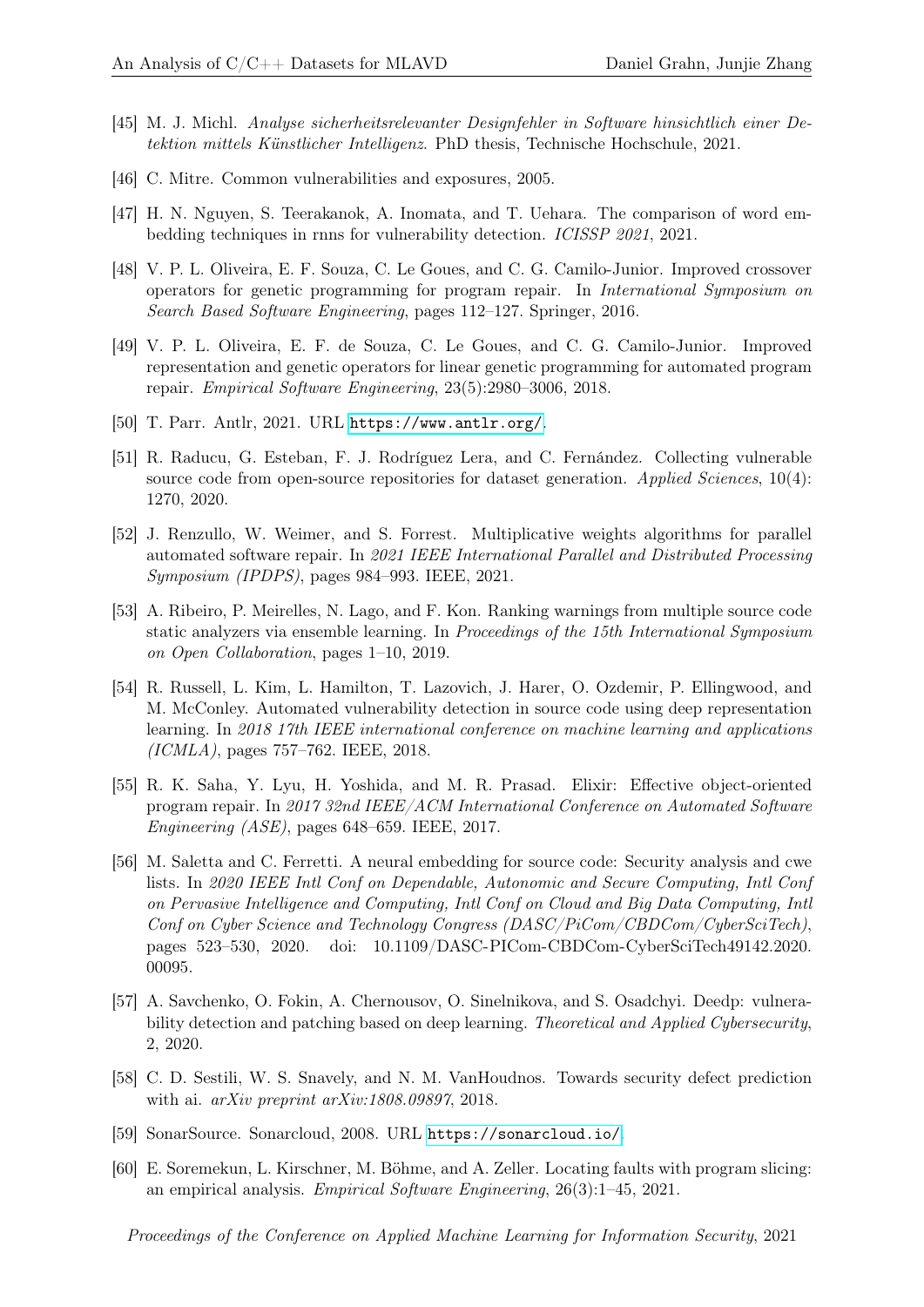- <span id="page-16-6"></span>[61] G. Stergiopoulos, P. Petsanas, P. Katsaros, and D. Gritzalis. Automated exploit detection using path profiling: The disposition should matter, not the position. In 2015 12th International Joint Conference on e-Business and Telecommunications (ICETE), volume 04, pages 100–111, 2015.
- <span id="page-16-7"></span>[62] G. Stergiopoulos, P. Katsaros, and D. Gritzalis. Execution path classification for vulnerability analysis and detection. E-Business and Telecommunications. ICETE 2015. Communications in Computer and Information Science, 585, 2016.
- <span id="page-16-2"></span>[63] S. Suneja, Y. Zheng, Y. Zhuang, J. Laredo, and A. Morari. Learning to map source code to software vulnerability using code-as-a-graph. arXiv preprint arXiv:2006.08614, 2020.
- <span id="page-16-14"></span>[64] G. Szekely. E-statistics: The energy of statistical samples. Preprint, 01 2003.
- <span id="page-16-0"></span>[65] A. Tanwar, K. Sundaresan, P. Ashwath, P. Ganesan, S. K. Chandrasekaran, and S. Ravi. Predicting vulnerability in large codebases with deep code representation.  $arXiv$  preprint arXiv:2004.12783, 2020.
- <span id="page-16-9"></span>[66] A. Tanwar, H. Manikandan, K. Sundaresan, P. Ganesan, Sathish, and S. Ravi. Multi-context attention fusion neural network for software vulnerability identification. arXiv pre-print server, 2021. doi: Nonearxiv:2104.09225. URL <https://arxiv.org/abs/2104.09225>.
- <span id="page-16-11"></span>[67] J. Tian, J. Zhang, and F. Liu. Bbreglocator: A vulnerability detection system based on bounding box regression. In 2021 51st Annual IEEE/IFIP International Conference on Dependable Systems and Networks Workshops (DSN-W), pages 93–100. IEEE, 2021.
- <span id="page-16-12"></span>[68] L. Trujillo, O. M. Villanueva, and D. E. Hernandez. A novel approach for search-based program repair. IEEE Software, 38(4):36–42, 2021.
- <span id="page-16-1"></span>[69] J.-A. Văduva, I. Culi, A. RADOVICI, R. RUGHINIS, and S. DASCALU. Vulnerability analysis pipeline using compiler based source to source translation and deep learning. eLearning & Software for Education, 1, 2020.
- <span id="page-16-4"></span>[70] N. Visalli, L. Deng, A. Al-Suwaida, Z. Brown, M. Joshi, and B. Wei. Towards automated security vulnerability and software defect localization. In 2019 IEEE 17th International Conference on Software Engineering Research, Management and Applications (SERA), pages 90–93. IEEE, 2019.
- <span id="page-16-13"></span>[71] W. Weimer, J. Davidson, S. Forrest, C. Le Goues, P. Pal, and E. Smith. Trusted and resilient mission operations. Technical report, University of Michigan Ann Arbor United States, 2020.
- <span id="page-16-5"></span>[72] E. C. Wikman. Static analysis tools for detecting stack-based buffer overflows. Master's thesis, Naval Postgraduate School, 2020.
- <span id="page-16-10"></span>[73] Y. Wu, J. Lu, Y. Zhang, and S. Jin. Vulnerability detection in  $c/c++$  source code with graph representation learning. In 2021 IEEE 11th Annual Computing and Communication Workshop and Conference (CCWC), pages 1519–1524, 2021. doi: 10.1109/CCWC51732. 2021.9376145.
- <span id="page-16-3"></span>[74] Y. Xu, B. Huang, X. Zou, and L. Kong. Predicting effectiveness of generate-and-validate patch generation systems using random forest. Wuhan University Journal of Natural Sciences, 23(6):525–534, 2018.
- <span id="page-16-8"></span>[75] H. Yan, S. Luo, L. Pan, and Y. Zhang. Han-bsvd: a hierarchical attention network for binary software vulnerability detection. Computers  $\mathcal{B}$  Security, page 102286, 2021. ISSN 0167-4048. doi: 10.1016/j.cose.2021.102286. URL [https://dx.doi.org/10.1016/j.cose.](https://dx.doi.org/10.1016/j.cose.2021.102286) [2021.102286](https://dx.doi.org/10.1016/j.cose.2021.102286).